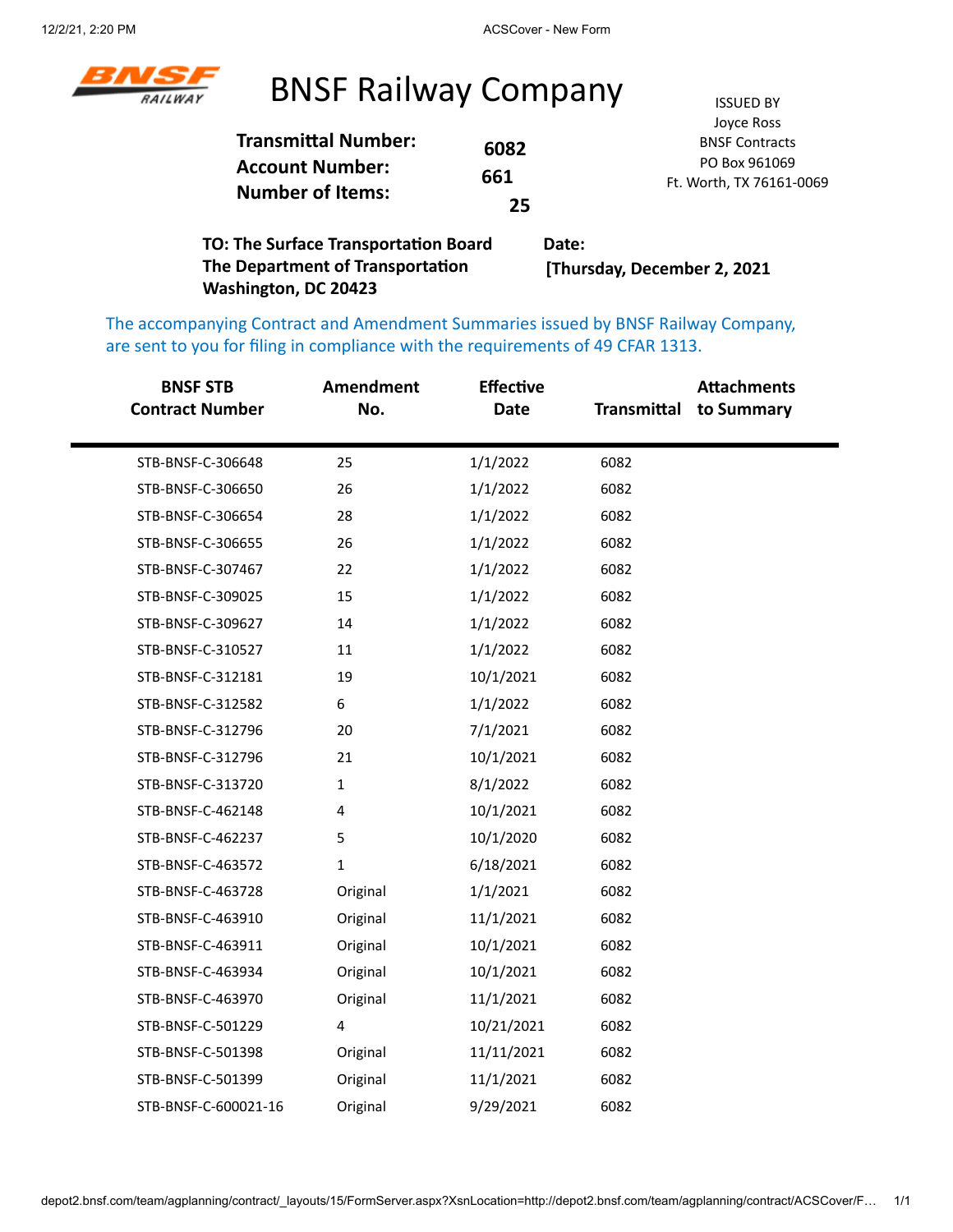

Amended Contract Summary

ISSUED BY Joyce Ross BNSF Contracts PO Box 961069 Ft. Worth, TX 76161-0069

|                                                                             | AITICHUCU CUITTIACL JUITIITIAI Y       |                  |  |                                                         |                                | FL. WORTH, IX / 6161-L |
|-----------------------------------------------------------------------------|----------------------------------------|------------------|--|---------------------------------------------------------|--------------------------------|------------------------|
|                                                                             |                                        | <b>Amendment</b> |  |                                                         |                                |                        |
|                                                                             | <b>STB Number</b>                      | <b>Number</b>    |  | <b>Issued</b>                                           | <b>Effective</b>               |                        |
|                                                                             | STB-BNSF-C-306648                      | 25               |  | 12/2/2021                                               | 1/1/2022                       |                        |
|                                                                             | Attachments that apply to this Summary |                  |  |                                                         |                                |                        |
|                                                                             | <b>Item 5 - Participating Carriers</b> |                  |  |                                                         | <b>Item 25 - Destinations</b>  |                        |
| <b>BNSF Railway Company</b><br>P. O. Box 961069<br>Ft. Worth, TX 76161-0069 |                                        |                  |  | All BNSF US Stations as listed in: See Tariff item 4022 |                                |                        |
|                                                                             |                                        |                  |  |                                                         | Item 30 - Duration of Contract |                        |
| 01137-Wheat                                                                 | Item 10 - Commodity                    |                  |  | Effective Date: January 01, 2022                        |                                |                        |
|                                                                             |                                        |                  |  | Term of Contract: May 31, 2022                          |                                |                        |
|                                                                             |                                        |                  |  |                                                         | Item 35 - Rail Car Data        |                        |
|                                                                             |                                        |                  |  | No dedicated rail equipment                             |                                |                        |
|                                                                             | Item 15 - Shipper                      |                  |  |                                                         |                                |                        |

Windriver Grain LLC

#### **Item 20 - Origins**

All BNSF US Stations as listed in: See Tariff item 4022

**Item 40 - Special Features**

None

#### **Item 45 - Base Rate and Charges**

Price book rates in price book BNSF 4022-series

#### **Item 50 - Volume**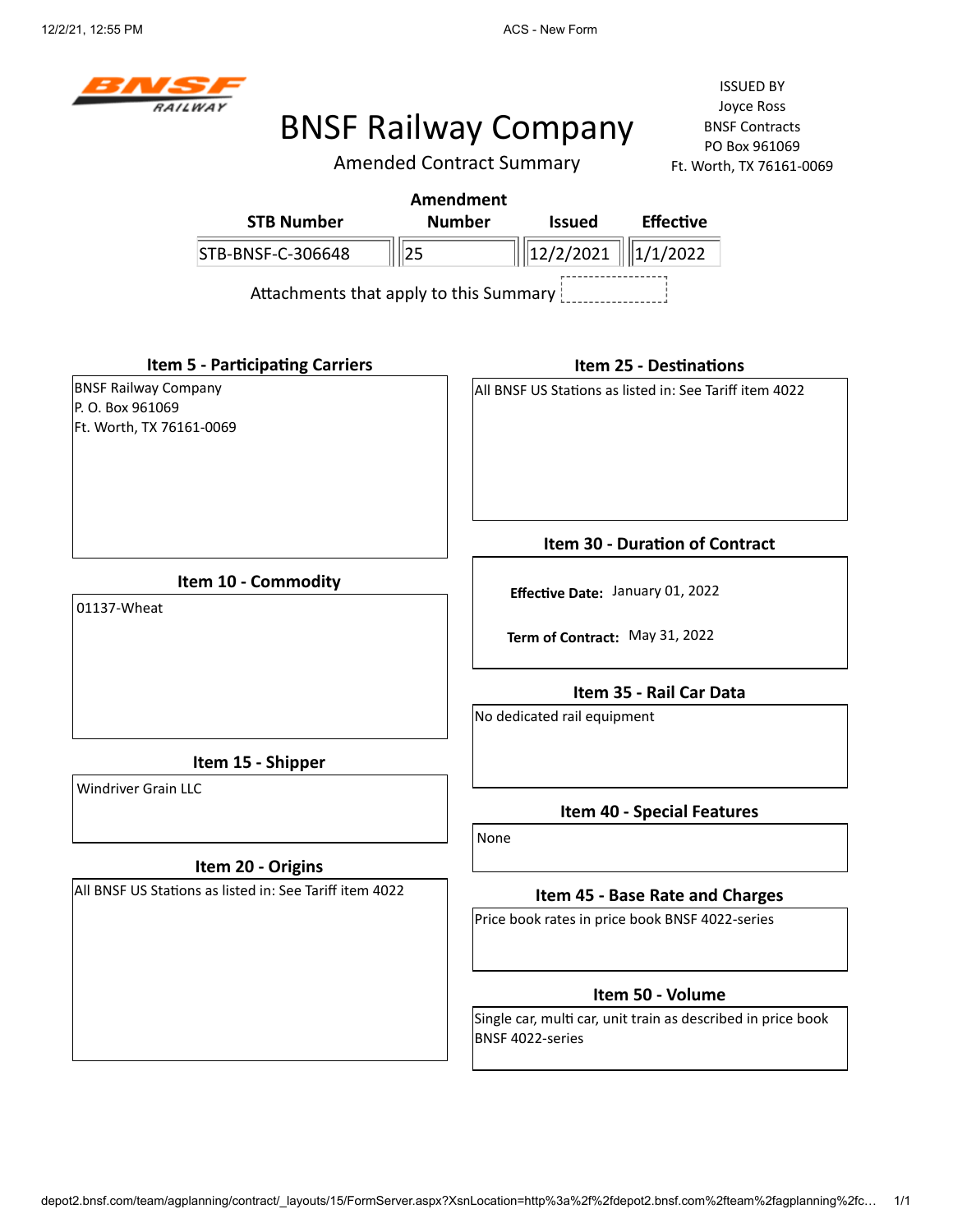

Amended Contract Summary

ISSUED BY Joyce Ross BNSF Contracts PO Box 961069 Ft. Worth, TX 76161-0069

|                             |                                        | <b>Amendment</b> |                                |                                                         |  |
|-----------------------------|----------------------------------------|------------------|--------------------------------|---------------------------------------------------------|--|
|                             | <b>STB Number</b>                      | <b>Number</b>    | <b>Issued</b>                  | <b>Effective</b>                                        |  |
|                             | STB-BNSF-C-306650                      | $\ 26$           | 12/2/2021                      | 1/1/2022                                                |  |
|                             | Attachments that apply to this Summary |                  |                                |                                                         |  |
|                             | <b>Item 5 - Participating Carriers</b> |                  |                                | <b>Item 25 - Destinations</b>                           |  |
| <b>BNSF Railway Company</b> |                                        |                  |                                | All BNSF US Stations as listed in: See Tariff item 4022 |  |
| P.O. Box 961069             |                                        |                  |                                |                                                         |  |
| Ft. Worth, TX 76161-0069    |                                        |                  |                                |                                                         |  |
|                             |                                        |                  |                                | <b>Item 30 - Duration of Contract</b>                   |  |
| 01137-Wheat                 | Item 10 - Commodity                    |                  |                                | Effective Date: January 01, 2022                        |  |
|                             |                                        |                  | Term of Contract: May 31, 2022 |                                                         |  |

**Item 35 - Rail Car Data**

No dedicated rail equipment

**Item 15 - Shipper**

Crossroads Cooperative Association

#### **Item 20 - Origins**

All BNSF US Stations as listed in: See Tariff item 4022

**Item 40 - Special Features**

None

#### **Item 45 - Base Rate and Charges**

Price book rates in price book BNSF 4022-series

#### **Item 50 - Volume**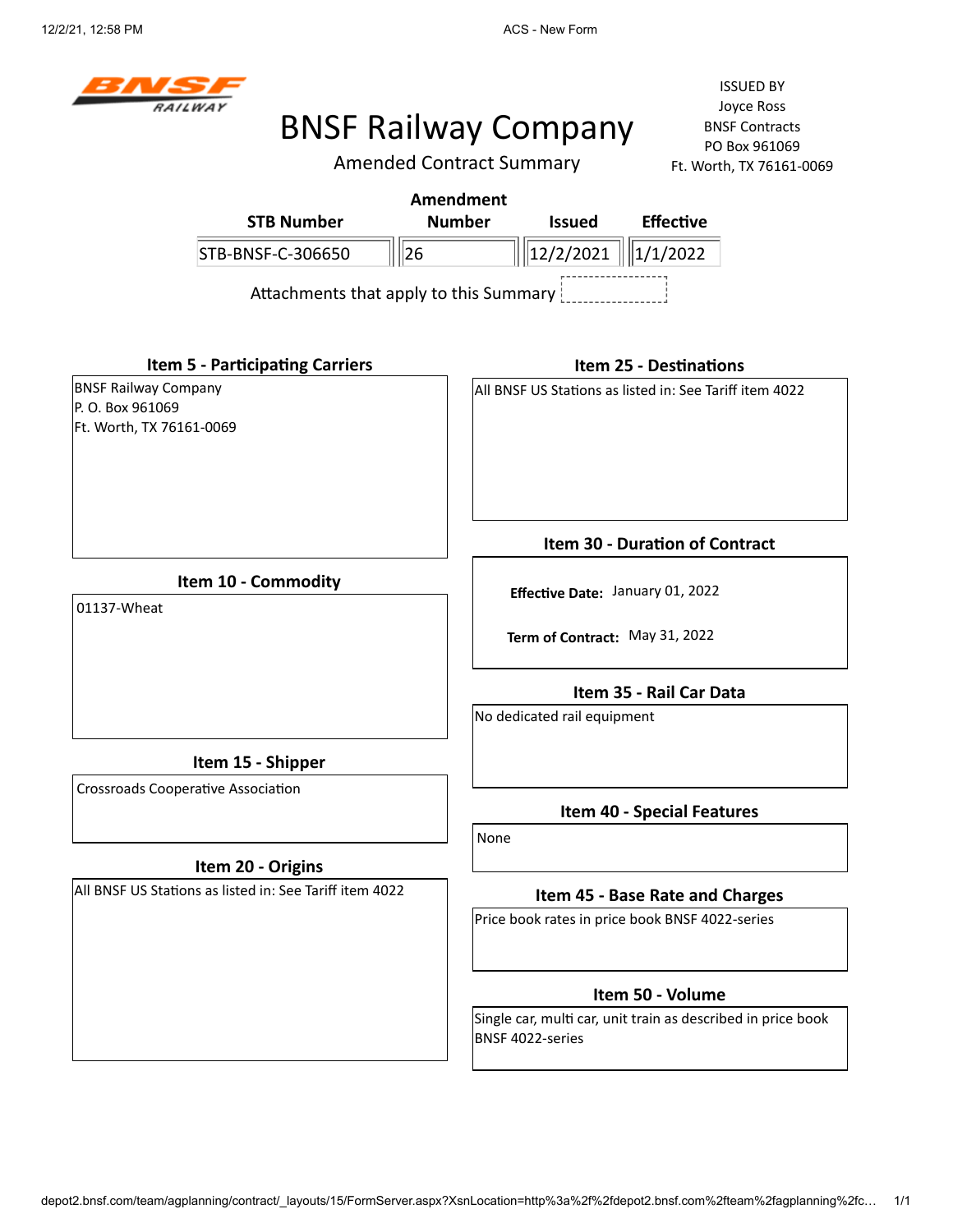

Amended Contract Summary

|                                                         | <b>Amendment</b>                                                                 |  |  |  |
|---------------------------------------------------------|----------------------------------------------------------------------------------|--|--|--|
| <b>STB Number</b>                                       | <b>Number</b><br><b>Issued</b><br><b>Effective</b>                               |  |  |  |
| STB-BNSF-C-306654                                       | 28<br>12/2/2021<br>1/1/2022                                                      |  |  |  |
|                                                         | Attachments that apply to this Summary                                           |  |  |  |
| <b>Item 5 - Participating Carriers</b>                  | <b>Item 25 - Destinations</b>                                                    |  |  |  |
| <b>BNSF Railway Company</b>                             | All BNSF US Stations as listed in: See Tariff item 4022                          |  |  |  |
| P.O. Box 961069<br>Ft. Worth, TX 76161-0069             |                                                                                  |  |  |  |
|                                                         | Item 30 - Duration of Contract                                                   |  |  |  |
| Item 10 - Commodity                                     | Effective Date: January 01, 2022                                                 |  |  |  |
| 01137-Wheat                                             |                                                                                  |  |  |  |
|                                                         | Term of Contract: May 31, 2022                                                   |  |  |  |
|                                                         | Item 35 - Rail Car Data                                                          |  |  |  |
|                                                         | No dedicated rail equipment                                                      |  |  |  |
| Item 15 - Shipper                                       |                                                                                  |  |  |  |
| The Scoular Co                                          | <b>Item 40 - Special Features</b>                                                |  |  |  |
|                                                         | None                                                                             |  |  |  |
| Item 20 - Origins                                       |                                                                                  |  |  |  |
| All BNSF US Stations as listed in: See Tariff item 4022 | Item 45 - Base Rate and Charges                                                  |  |  |  |
|                                                         | Price book rates in price book BNSF 4022-series                                  |  |  |  |
|                                                         | Item 50 - Volume                                                                 |  |  |  |
|                                                         | Single car, multi car, unit train as described in price book<br>BNSF 4022-series |  |  |  |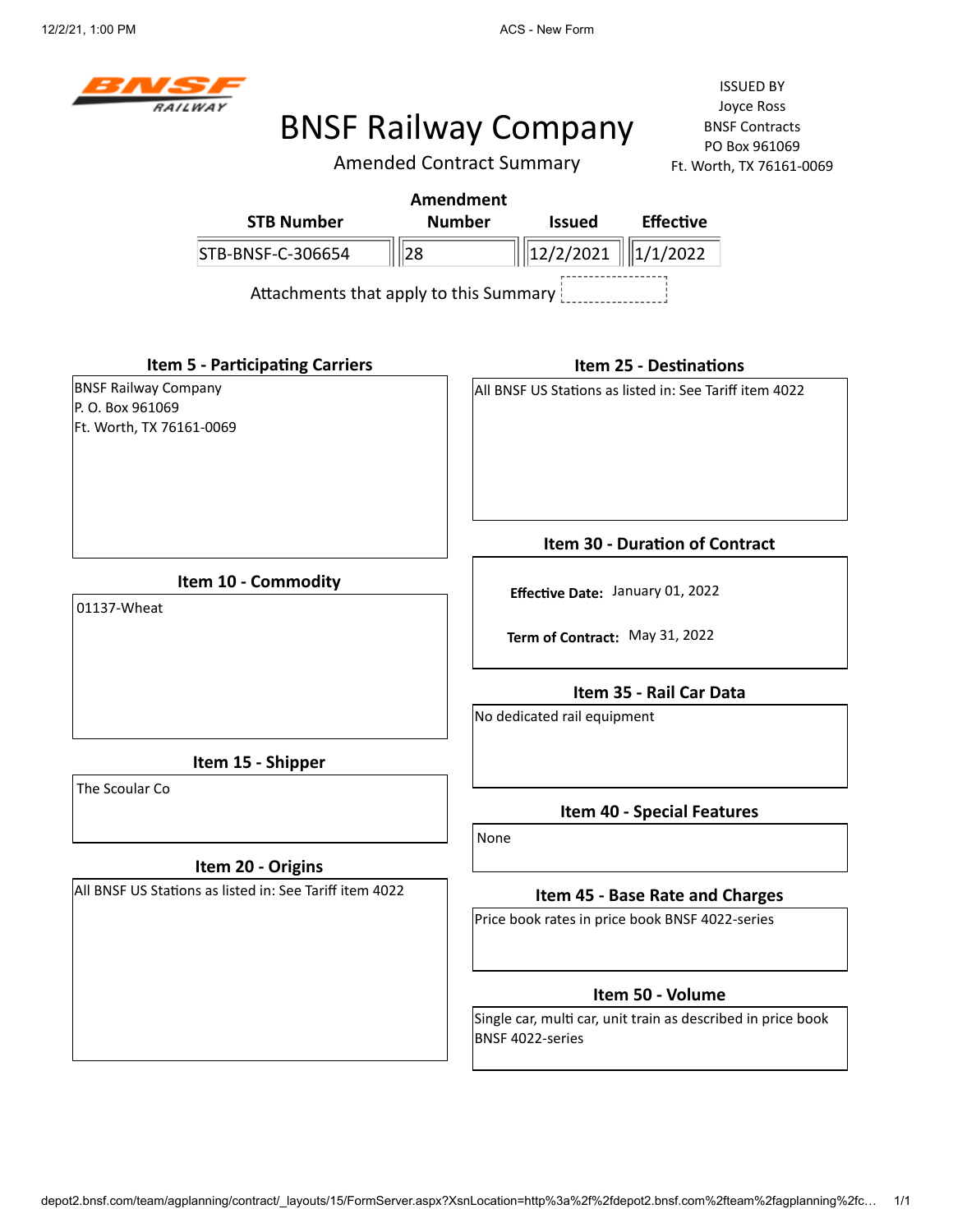

Amended Contract Summary

ISSUED BY Joyce Ross BNSF Contracts PO Box 961069 Ft. Worth, TX 76161-0069

| <b>STB Number</b>                      | <b>Number</b> | <b>Issued</b>                | <b>Effective</b> |  |  |
|----------------------------------------|---------------|------------------------------|------------------|--|--|
| STB-BNSF-C-306655                      | 26            | $\ $   12/2/2021    1/1/2022 |                  |  |  |
| Attachments that apply to this Summary |               |                              |                  |  |  |

**Item 5 - Participating Carriers** BNSF Railway Company

P. O. Box 961069 Ft. Worth, TX 76161-0069

#### **Item 25 - Destinations**

All BNSF US Stations as listed in: See Tariff item 4022

**Item 10 - Commodity**

01137-Wheat

**Term of Contract:** May 31, 2022

**Effective Date:** January 01, 2022

**Item 35 - Rail Car Data**

**Item 30 - Duration of Contract**

No dedicated rail equipment

**Item 15 - Shipper**

Ag Valley Cooperative Non-Stock

#### **Item 20 - Origins**

All BNSF US Stations as listed in: See Tariff item 4022

**Item 40 - Special Features**

None

#### **Item 45 - Base Rate and Charges**

Price book rates in price book BNSF 4022-series

#### **Item 50 - Volume**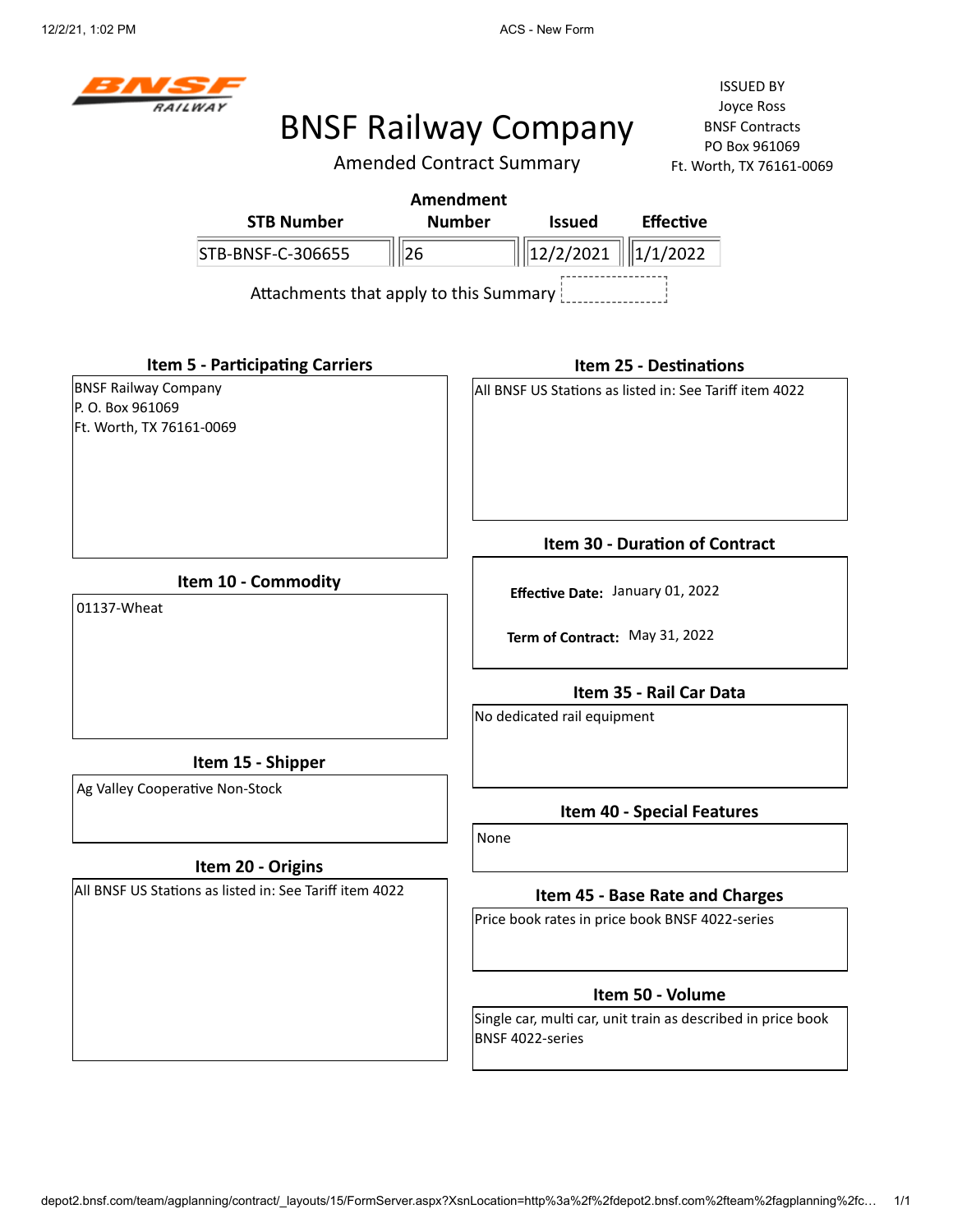

Amended Contract Summary

ISSUED BY Joyce Ross BNSF Contracts PO Box 961069 Ft. Worth, TX 76161-0069

|                                                                             |                                        |    | Amendment     |               |                                                         |  |
|-----------------------------------------------------------------------------|----------------------------------------|----|---------------|---------------|---------------------------------------------------------|--|
|                                                                             | <b>STB Number</b>                      |    | <b>Number</b> | <b>Issued</b> | <b>Effective</b>                                        |  |
|                                                                             | STB-BNSF-C-307467                      | 22 |               | 12/2/2021     | $\ 1/1/2022$                                            |  |
|                                                                             | Attachments that apply to this Summary |    |               |               |                                                         |  |
|                                                                             | <b>Item 5 - Participating Carriers</b> |    |               |               | <b>Item 25 - Destinations</b>                           |  |
| <b>BNSF Railway Company</b><br>P. O. Box 961069<br>Ft. Worth, TX 76161-0069 |                                        |    |               |               | All BNSF US Stations as listed in: See Tariff item 4022 |  |
|                                                                             |                                        |    |               |               | <b>Item 30 - Duration of Contract</b>                   |  |
|                                                                             |                                        |    |               |               |                                                         |  |

**Item 10 - Commodity**

01137-Wheat

**Item 15 - Shipper**

Kalama Export Company LLC

#### **Item 20 - Origins**

All BNSF US Stations as listed in: See Tariff item 4022

**Effective Date:** January 01, 2022

**Term of Contract:** May 31, 2022

**Item 35 - Rail Car Data**

No dedicated rail equipment

**Item 40 - Special Features**

None

#### **Item 45 - Base Rate and Charges**

Price book rates in price book BNSF 4022-series

#### **Item 50 - Volume**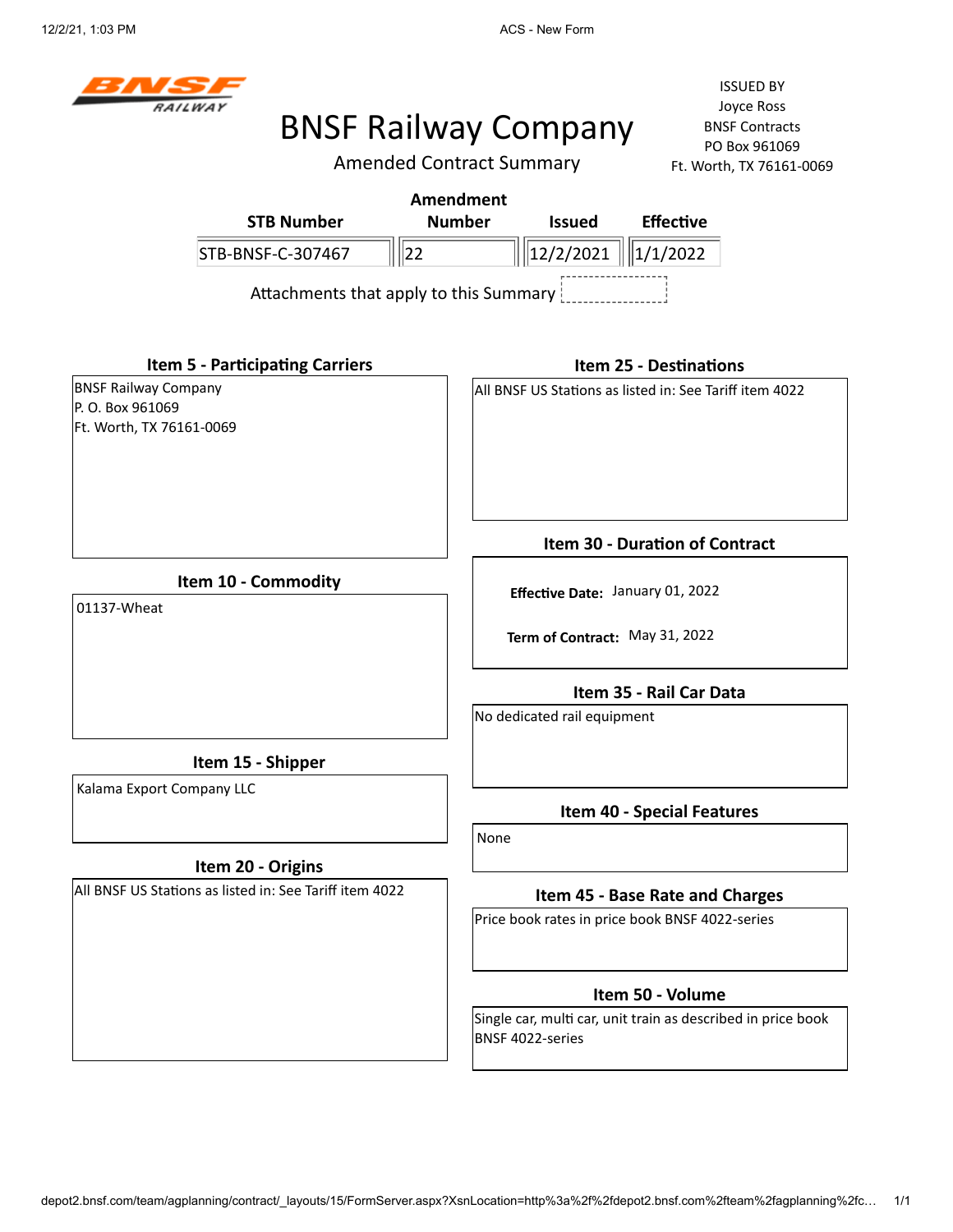

# BNSF Railway Company

Amended Contract Summary

|                                                                             | $1.5.101$ to $1.11$ , $1.11$ , $1.01$ and $1.00$ and $1.00$ and $1.00$ and $1.00$ and $1.00$ and $1.00$ and $1.00$ and $1.00$ and $1.00$ and $1.00$ and $1.00$ and $1.00$ and $1.00$ and $1.00$ and $1.00$ and $1.00$ and $1.00$ |
|-----------------------------------------------------------------------------|----------------------------------------------------------------------------------------------------------------------------------------------------------------------------------------------------------------------------------|
|                                                                             | <b>Amendment</b>                                                                                                                                                                                                                 |
| <b>STB Number</b>                                                           | <b>Number</b><br><b>Issued</b><br><b>Effective</b>                                                                                                                                                                               |
| $\parallel$ 15<br>STB-BNSF-C-309025                                         | $\parallel$ 12/2/2021<br>1/1/2022                                                                                                                                                                                                |
| Attachments that apply to this Summary                                      |                                                                                                                                                                                                                                  |
| <b>Item 5 - Participating Carriers</b>                                      | <b>Item 25 - Destinations</b>                                                                                                                                                                                                    |
| <b>BNSF Railway Company</b><br>P. O. Box 961069<br>Ft. Worth, TX 76161-0069 | All BNSF US Stations as listed in: See Tariff item 4022                                                                                                                                                                          |
|                                                                             | <b>Item 30 - Duration of Contract</b>                                                                                                                                                                                            |
| Item 10 - Commodity                                                         | Effective Date: January 01, 2022                                                                                                                                                                                                 |
| 01137-Wheat                                                                 |                                                                                                                                                                                                                                  |
|                                                                             | Term of Contract: May 31, 2022                                                                                                                                                                                                   |
|                                                                             | Item 35 - Rail Car Data                                                                                                                                                                                                          |
|                                                                             | No dedicated rail equipment                                                                                                                                                                                                      |
| Item 15 - Shipper                                                           |                                                                                                                                                                                                                                  |
| CHS, Inc                                                                    | <b>Item 40 - Special Features</b>                                                                                                                                                                                                |
|                                                                             | None                                                                                                                                                                                                                             |
| Item 20 - Origins                                                           |                                                                                                                                                                                                                                  |
| All BNSF US Stations as listed in: See Tariff item 4022                     | Item 45 - Base Rate and Charges                                                                                                                                                                                                  |
|                                                                             | Price book rates in price book BNSF 4022-series                                                                                                                                                                                  |
|                                                                             | Item 50 - Volume                                                                                                                                                                                                                 |
|                                                                             | Single car, multi car, unit train as described in price book<br>BNSF 4022-series                                                                                                                                                 |
|                                                                             |                                                                                                                                                                                                                                  |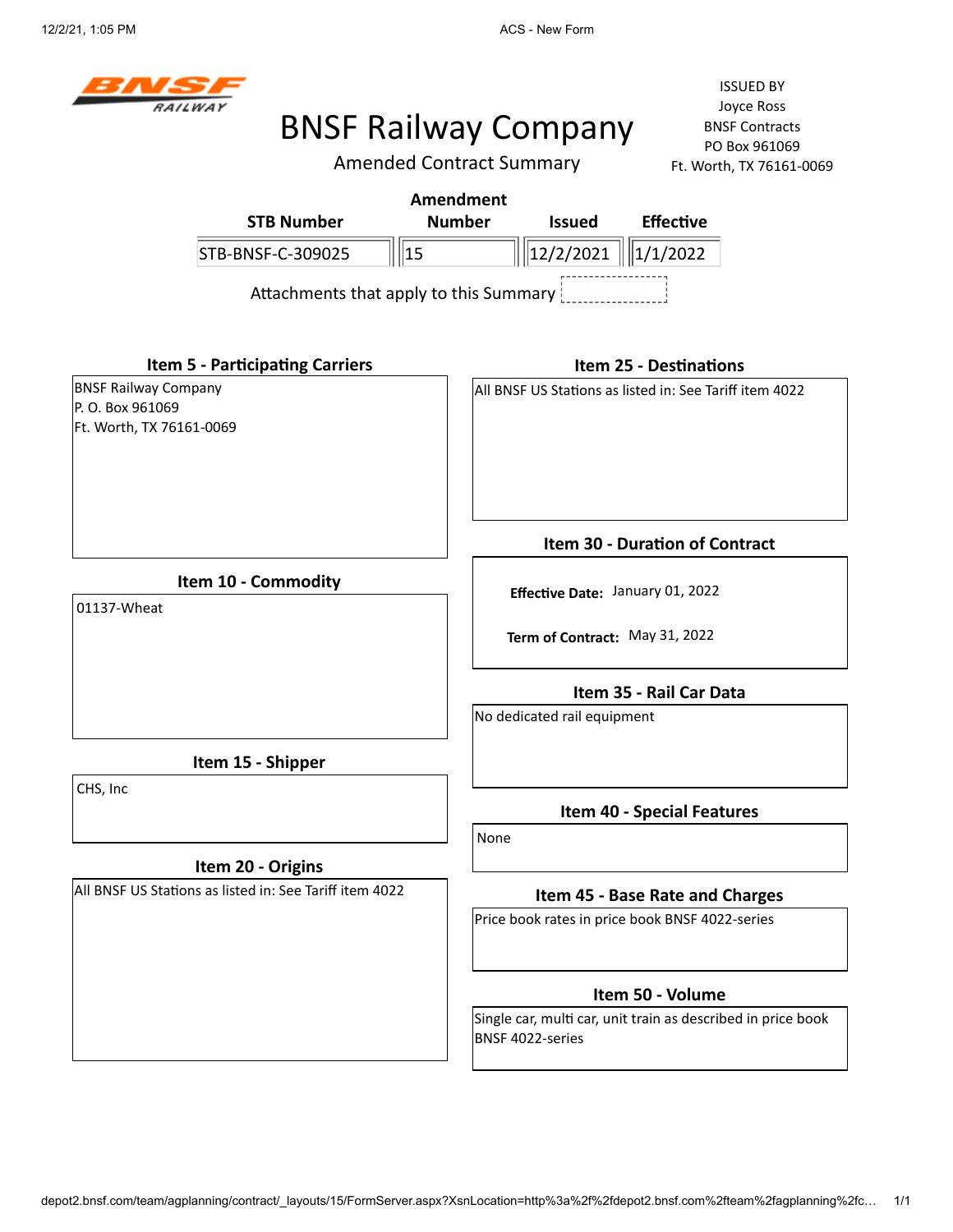

Amended Contract Summary

|                                                                            | <b>Amendment</b>                       |                                                                    |                                                              |
|----------------------------------------------------------------------------|----------------------------------------|--------------------------------------------------------------------|--------------------------------------------------------------|
| <b>STB Number</b>                                                          | <b>Number</b>                          | <b>Issued</b>                                                      | <b>Effective</b>                                             |
| STB-BNSF-C-309627                                                          | 14                                     | 12/2/2021                                                          | 1/1/2022                                                     |
|                                                                            | Attachments that apply to this Summary |                                                                    |                                                              |
| <b>Item 5 - Participating Carriers</b>                                     |                                        |                                                                    | <b>Item 25 - Destinations</b>                                |
| <b>BNSF Railway Company</b><br>P.O. Box 961069<br>Ft. Worth, TX 76161-0069 |                                        |                                                                    | All BNSF US Stations as listed in: See Tariff item 4022      |
|                                                                            |                                        |                                                                    | Item 30 - Duration of Contract                               |
| Item 10 - Commodity<br>01137-Wheat                                         |                                        | Effective Date: January 01, 2022<br>Term of Contract: May 31, 2022 |                                                              |
|                                                                            |                                        | No dedicated rail equipment                                        | Item 35 - Rail Car Data                                      |
| Item 15 - Shipper                                                          |                                        |                                                                    |                                                              |
| <b>EGT LLC</b>                                                             |                                        |                                                                    | <b>Item 40 - Special Features</b>                            |
| Item 20 - Origins                                                          | None                                   |                                                                    |                                                              |
| All BNSF US Stations as listed in: See Tariff item 4022                    |                                        |                                                                    | Item 45 - Base Rate and Charges                              |
|                                                                            |                                        |                                                                    | Price book rates in price book BNSF 4022-series              |
|                                                                            |                                        |                                                                    | Item 50 - Volume                                             |
|                                                                            |                                        | BNSF 4022-series                                                   | Single car, multi car, unit train as described in price book |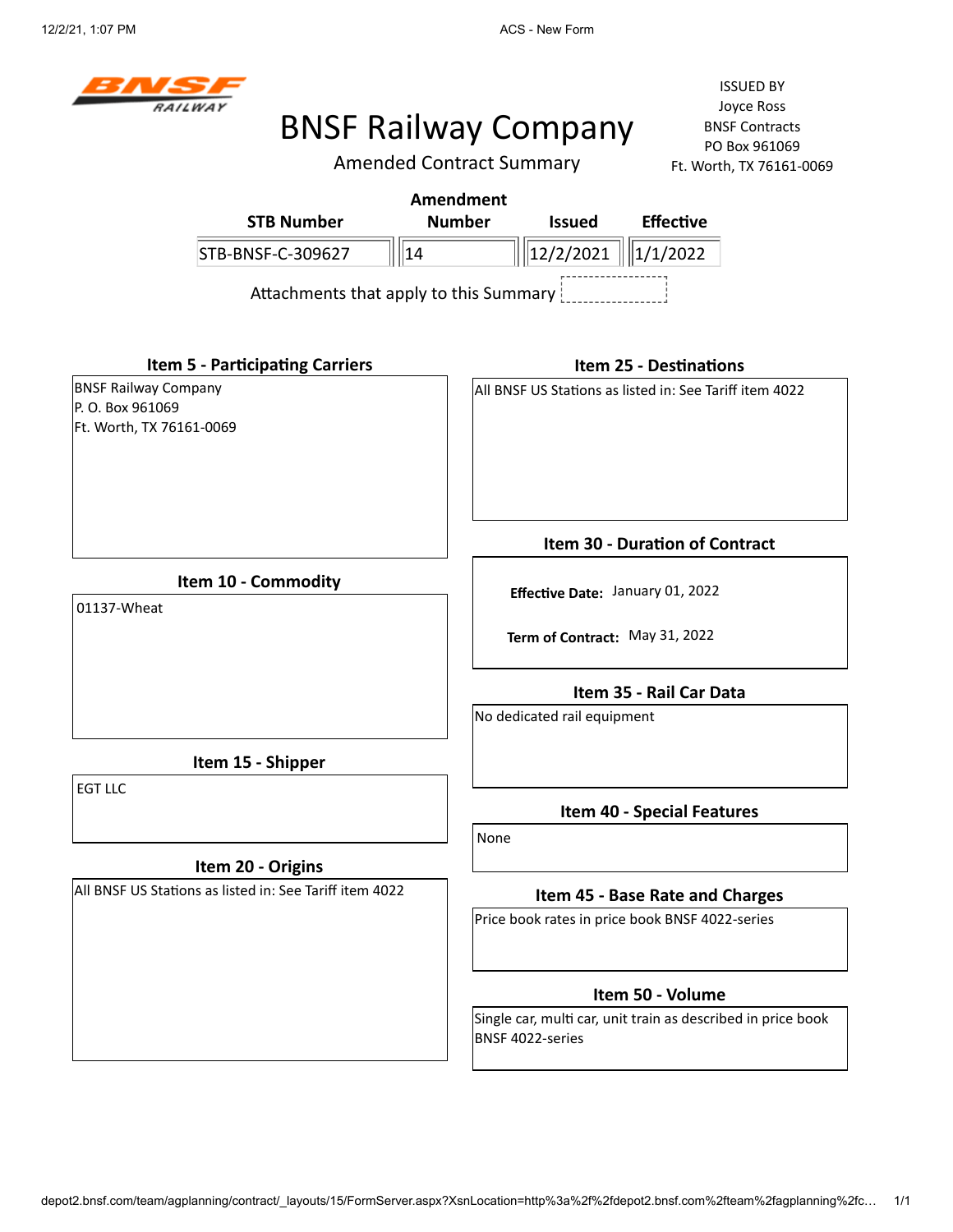

Amended Contract Summary

ISSUED BY Joyce Ross BNSF Contracts PO Box 961069 Ft. Worth, TX 76161-0069

| Amendment         |                                        |                                    |                  |  |  |
|-------------------|----------------------------------------|------------------------------------|------------------|--|--|
| <b>STB Number</b> | <b>Number</b>                          | <b>Issued</b>                      | <b>Effective</b> |  |  |
| STB-BNSF-C-310527 |                                        | $\  \ $ 12/2/2021 $\  \ $ 1/1/2022 |                  |  |  |
|                   | Attachments that apply to this Summary |                                    |                  |  |  |
|                   |                                        |                                    |                  |  |  |

**Item 5 - Participating Carriers**

BNSF Railway Company P. O. Box 961069 Ft. Worth, TX 76161-0069

#### **Item 25 - Destinations**

All BNSF US Stations as listed in: See Tariff item 4022

**Item 10 - Commodity**

01137-Wheat

**Term of Contract:** May 31, 2022

**Effective Date:** January 01, 2022

**Item 35 - Rail Car Data**

**Item 30 - Duration of Contract**

No dedicated rail equipment

**Item 15 - Shipper**

Frenchman Valley Farmers Cooperative Inc

#### **Item 20 - Origins**

All BNSF US Stations as listed in: See Tariff item 4022

**Item 40 - Special Features**

None

#### **Item 45 - Base Rate and Charges**

Price book rates in price book BNSF 4022-series

#### **Item 50 - Volume**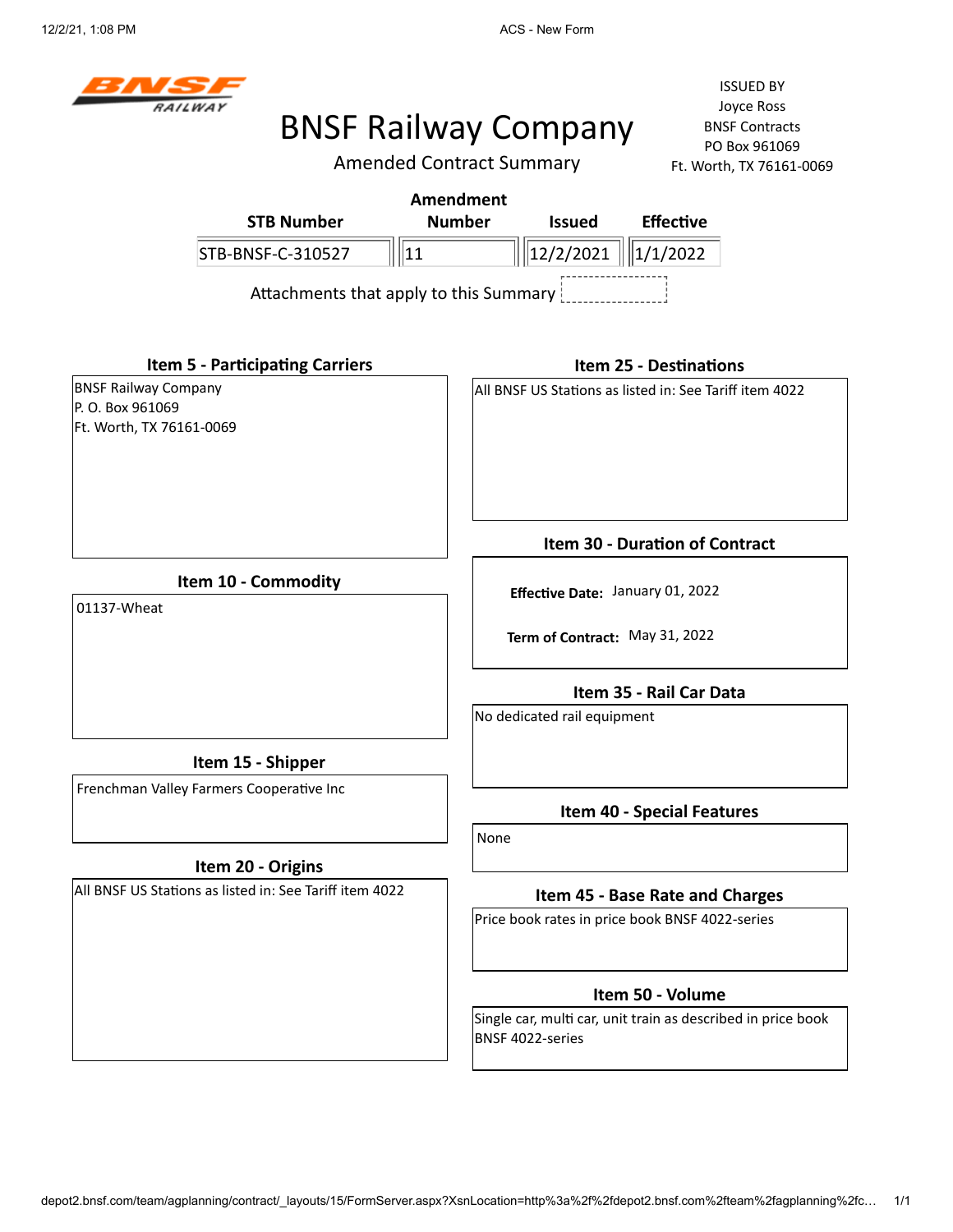

# BNSF Railway Company

Amended Contract Summary

ISSUED BY Joyce Ross BNSF Contracts PO Box 961069 Ft. Worth, TX 76161-0069

|                                                                             | THE HUGH CONTRIGUE SUITHING T |                                  | $1.1.$ WV $1.11$ , $1.0.701$ $1.0003$                        |
|-----------------------------------------------------------------------------|-------------------------------|----------------------------------|--------------------------------------------------------------|
|                                                                             | <b>Amendment</b>              |                                  |                                                              |
| <b>STB Number</b>                                                           | <b>Number</b>                 | <b>Issued</b>                    | <b>Effective</b>                                             |
| STB-BNSF-C-312181                                                           | 19                            | 12/2/2021                        | 10/1/2021                                                    |
| Attachments that apply to this Summary                                      |                               |                                  |                                                              |
| <b>Item 5 - Participating Carriers</b>                                      |                               |                                  | <b>Item 25 - Destinations</b>                                |
| <b>BNSF Railway Company</b><br>P. O. Box 961069<br>Ft. Worth, TX 76161-0069 |                               |                                  | All BNSF US Stations as listed in: See Tariff item 4022      |
|                                                                             |                               |                                  | Item 30 - Duration of Contract                               |
| Item 10 - Commodity                                                         |                               |                                  |                                                              |
| 01132-Corn                                                                  |                               | Effective Date: October 01, 2021 |                                                              |
|                                                                             |                               |                                  | Term of Contract: September 30, 2022                         |
|                                                                             |                               |                                  | Item 35 - Rail Car Data                                      |
|                                                                             |                               | No dedicated rail equipment      |                                                              |
| Item 15 - Shipper                                                           |                               |                                  |                                                              |
| Scoular Grain Co                                                            |                               |                                  | <b>Item 40 - Special Features</b>                            |
|                                                                             | None                          |                                  |                                                              |
| Item 20 - Origins                                                           |                               |                                  |                                                              |
| All BNSF US Stations as listed in: See Tariff item 4022                     |                               |                                  | Item 45 - Base Rate and Charges                              |
|                                                                             |                               |                                  | Price book rates in price book BNSF 4022-series              |
|                                                                             |                               |                                  | Item 50 - Volume                                             |
|                                                                             |                               | BNSF 4022-series                 | Single car, multi car, unit train as described in price book |

depot2.bnsf.com/team/agplanning/contract/\_layouts/15/FormServer.aspx?XsnLocation=http%3a%2f%2fdepot2.bnsf.com%2fteam%2fagplanning%2fc… 1/1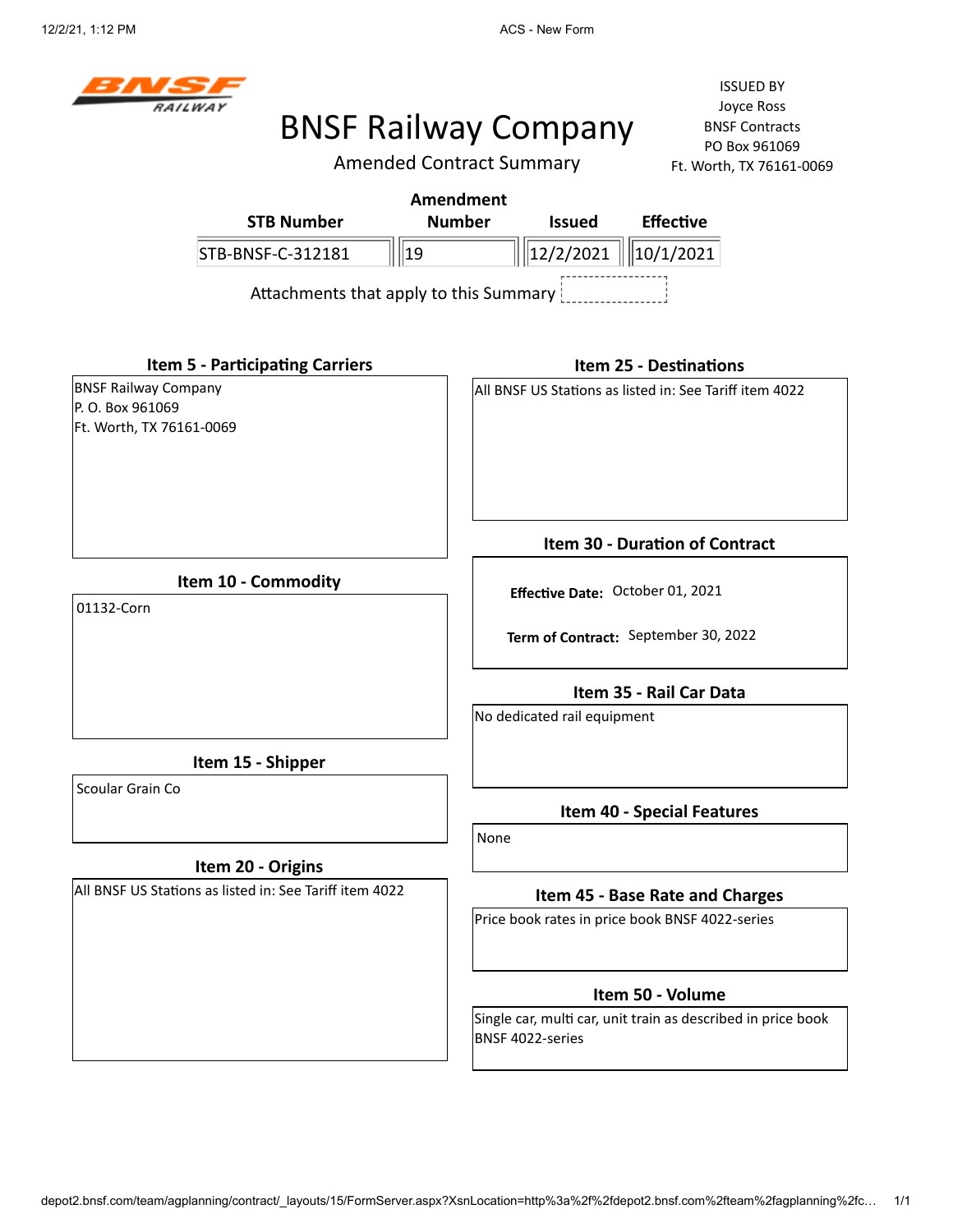

# BNSF Railway Company

Amended Contract Summary

|                                                                            | <b>Amendment</b>                                                                 |
|----------------------------------------------------------------------------|----------------------------------------------------------------------------------|
| <b>STB Number</b>                                                          | <b>Number</b><br><b>Issued</b><br><b>Effective</b>                               |
| STB-BNSF-C-312582                                                          | 6<br> 12/2/2021 <br>1/1/2022                                                     |
|                                                                            | Attachments that apply to this Summary                                           |
| <b>Item 5 - Participating Carriers</b>                                     | <b>Item 25 - Destinations</b>                                                    |
| <b>BNSF Railway Company</b><br>P.O. Box 961069<br>Ft. Worth, TX 76161-0069 | All BNSF US Stations as listed in: See Tariff item 4022                          |
|                                                                            | Item 30 - Duration of Contract                                                   |
| Item 10 - Commodity<br>01137-Wheat                                         | Effective Date: January 01, 2022<br>Term of Contract: May 31, 2022               |
|                                                                            | Item 35 - Rail Car Data<br>No dedicated rail equipment                           |
| Item 15 - Shipper                                                          |                                                                                  |
| Riverland Ag Corp                                                          | <b>Item 40 - Special Features</b>                                                |
| Item 20 - Origins                                                          | Allowance                                                                        |
| All BNSF US Stations as listed in: See Tariff item 4022                    | Item 45 - Base Rate and Charges                                                  |
|                                                                            | Price book rates in price book BNSF 4022-series                                  |
|                                                                            | Item 50 - Volume                                                                 |
|                                                                            | Single car, multi car, unit train as described in price book<br>BNSF 4022-series |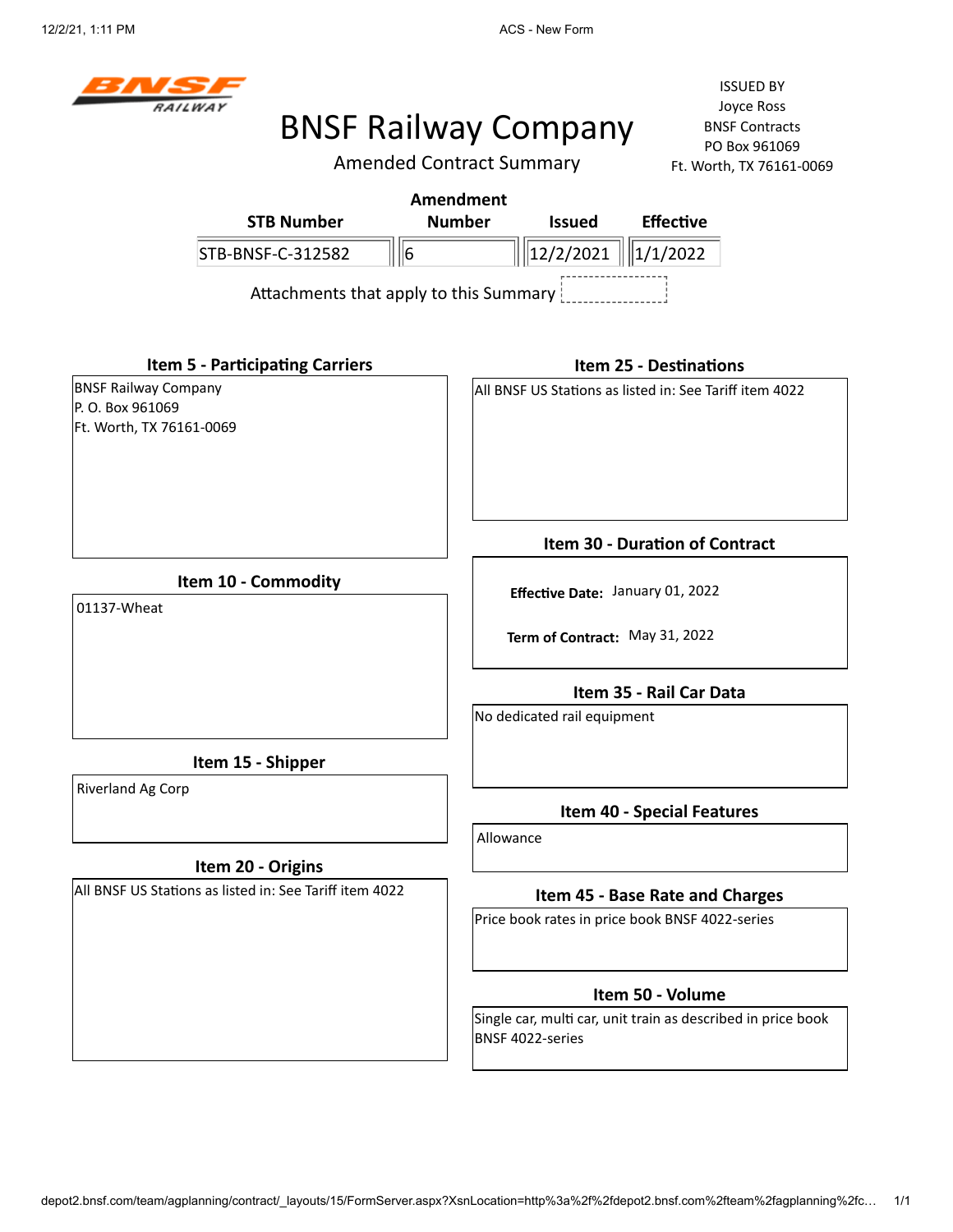

# BNSF Railway Company

Amended Contract Summary

ISSUED BY Joyce Ross BNSF Contracts PO Box 961069  $-0069$ 

|                                                                             | <b>Amended Contract Summary</b>                                                  | Ft. Worth, TX 76161-0069          |
|-----------------------------------------------------------------------------|----------------------------------------------------------------------------------|-----------------------------------|
|                                                                             | <b>Amendment</b>                                                                 |                                   |
| <b>STB Number</b>                                                           | <b>Number</b><br><b>Issued</b>                                                   | <b>Effective</b>                  |
| 20<br>STB-BNSF-C-312796                                                     | 12/2/2021                                                                        | 7/1/2021                          |
| Attachments that apply to this Summary                                      |                                                                                  |                                   |
| <b>Item 5 - Participating Carriers</b>                                      |                                                                                  | <b>Item 25 - Destinations</b>     |
| <b>BNSF Railway Company</b><br>P. O. Box 961069<br>Ft. Worth, TX 76161-0069 | All BNSF US Stations as listed in: See Tariff item 4022                          |                                   |
|                                                                             |                                                                                  | Item 30 - Duration of Contract    |
| Item 10 - Commodity<br>01136-Sorghum Grains                                 | Effective Date: July 01, 2021                                                    |                                   |
|                                                                             | Term of Contract: September 30, 2021                                             |                                   |
|                                                                             |                                                                                  | Item 35 - Rail Car Data           |
|                                                                             | No dedicated rail equipment                                                      |                                   |
| Item 15 - Shipper                                                           |                                                                                  |                                   |
| <b>Attebury Grain LLC</b>                                                   | None                                                                             | <b>Item 40 - Special Features</b> |
| Item 20 - Origins                                                           |                                                                                  |                                   |
| All BNSF US Stations as listed in: See Tariff item 4022                     |                                                                                  | Item 45 - Base Rate and Charges   |
|                                                                             | Price book rates in price book BNSF 4022-series                                  |                                   |
|                                                                             |                                                                                  | Item 50 - Volume                  |
|                                                                             | Single car, multi car, unit train as described in price book<br>BNSF 4022-series |                                   |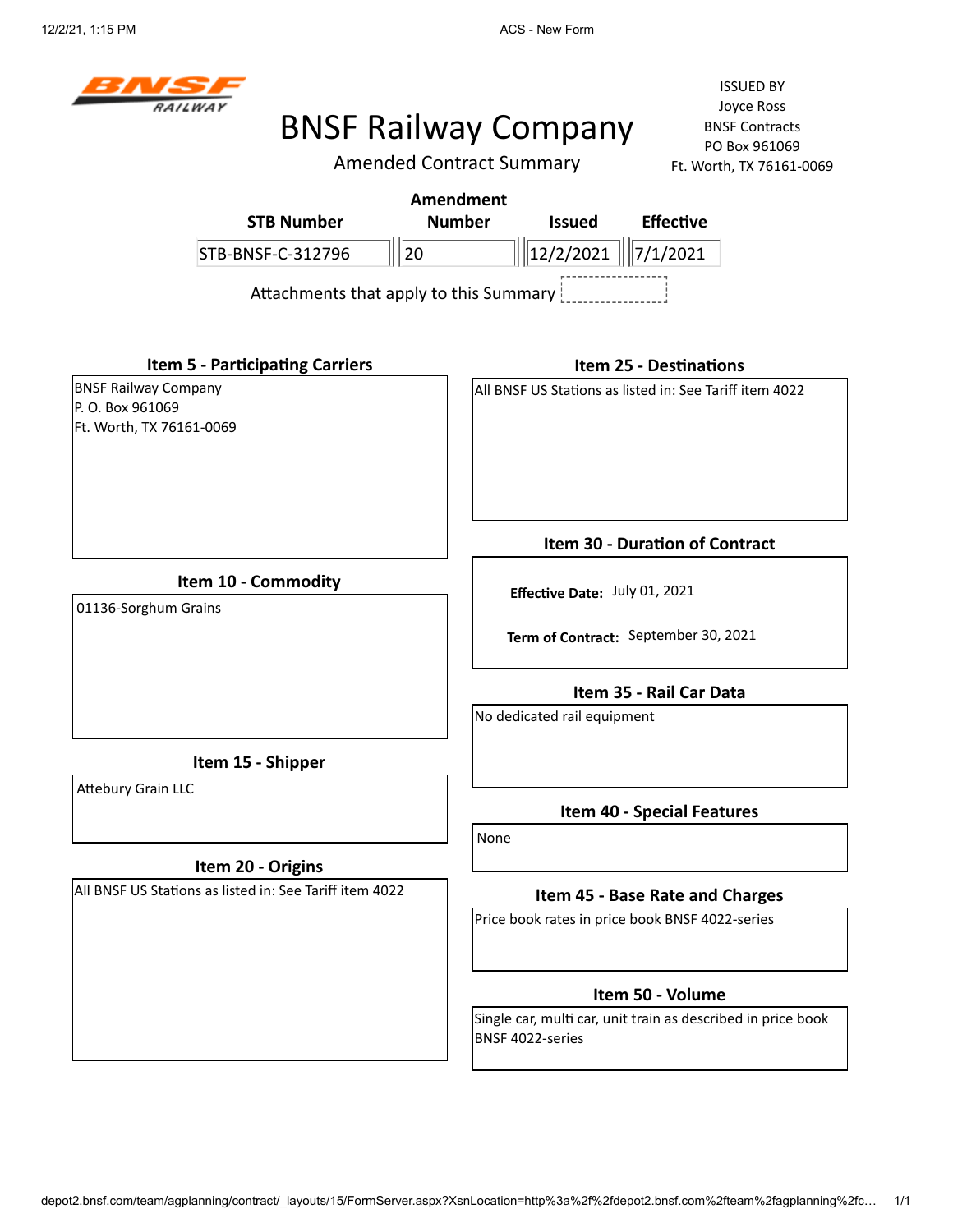

Amended Contract Summary

ISSUED BY Joyce Ross BNSF Contracts PO Box 961069 Ft. Worth, TX 76161-0069

|                                                                             |                                        | AITICHUCU CUITUACI JUITIITIAI Y |                             |                                                         | Ft. WORTH, IX /6161-U |
|-----------------------------------------------------------------------------|----------------------------------------|---------------------------------|-----------------------------|---------------------------------------------------------|-----------------------|
|                                                                             |                                        | <b>Amendment</b>                |                             |                                                         |                       |
|                                                                             | <b>STB Number</b>                      | <b>Number</b>                   | <b>Issued</b>               | <b>Effective</b>                                        |                       |
|                                                                             | STB-BNSF-C-312796                      | 21                              | 12/2/2021                   | 10/1/2021                                               |                       |
|                                                                             | Attachments that apply to this Summary |                                 |                             |                                                         |                       |
|                                                                             | <b>Item 5 - Participating Carriers</b> |                                 |                             | <b>Item 25 - Destinations</b>                           |                       |
| <b>BNSF Railway Company</b><br>P. O. Box 961069<br>Ft. Worth, TX 76161-0069 |                                        |                                 |                             | All BNSF US Stations as listed in: See Tariff item 4022 |                       |
|                                                                             |                                        |                                 |                             |                                                         |                       |
|                                                                             |                                        |                                 |                             |                                                         |                       |
|                                                                             |                                        |                                 |                             | Item 30 - Duration of Contract                          |                       |
| 01136-Sorghum Grains                                                        | Item 10 - Commodity                    |                                 |                             | Effective Date: October 01, 2021                        |                       |
|                                                                             |                                        |                                 |                             | Term of Contract: September 30, 2022                    |                       |
|                                                                             |                                        |                                 |                             | Item 35 - Rail Car Data                                 |                       |
|                                                                             |                                        |                                 | No dedicated rail equipment |                                                         |                       |
|                                                                             | Item 15 - Shipper                      |                                 |                             |                                                         |                       |

Attebury Grain LLC

#### **Item 20 - Origins**

All BNSF US Stations as listed in: See Tariff item 4022

**Item 40 - Special Features**

None

#### **Item 45 - Base Rate and Charges**

Price book rates in price book BNSF 4022-series

#### **Item 50 - Volume**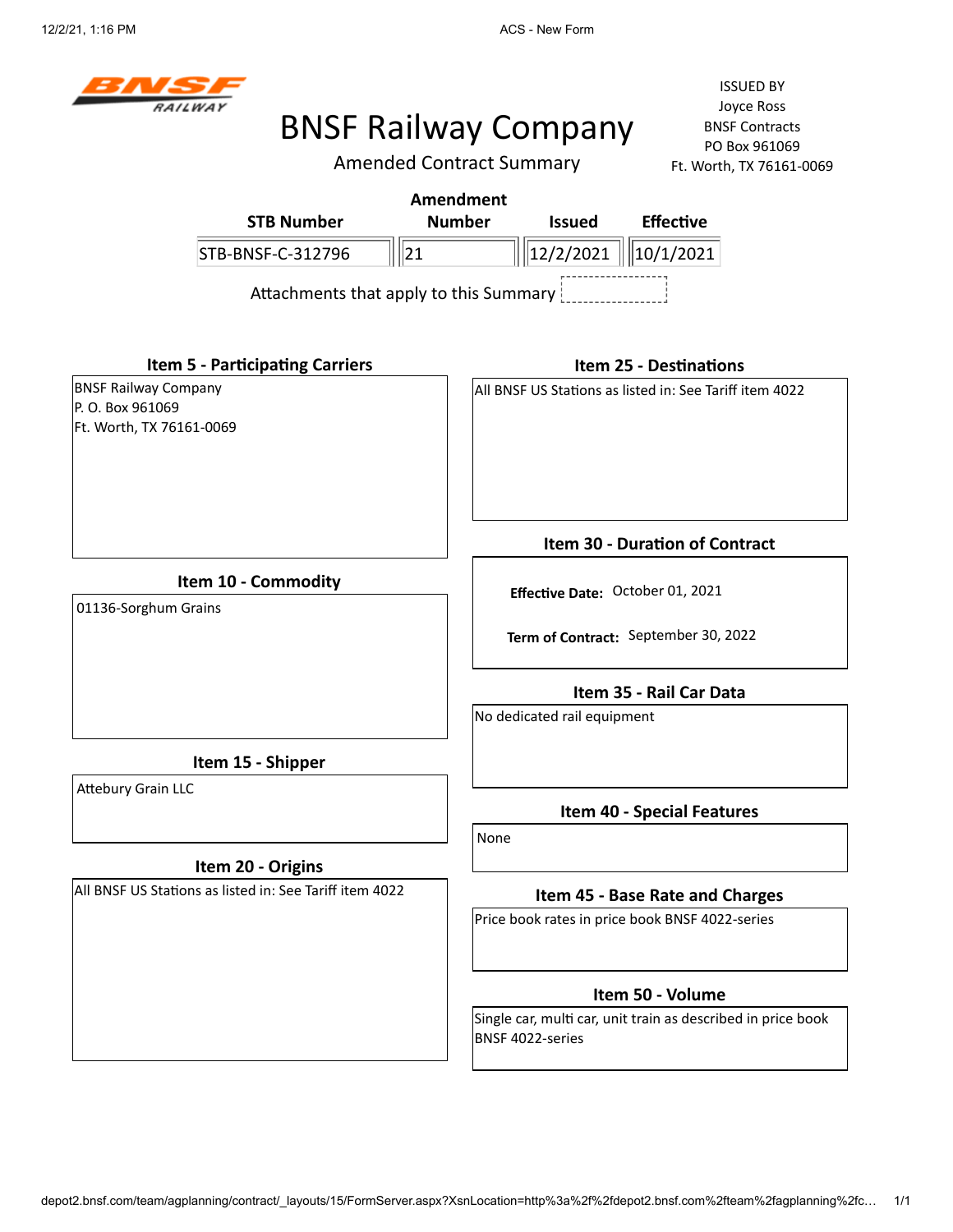

# BNSF Railway Company

Amended Contract Summary

|                                                                            | AITICHUCU CUITTIACL JUITIITIAI Y<br>LE MOLITI, IV \DTDT-0002                     |
|----------------------------------------------------------------------------|----------------------------------------------------------------------------------|
| <b>STB Number</b>                                                          | Amendment<br><b>Number</b><br><b>Effective</b><br><b>Issued</b>                  |
| STB-BNSF-C-313720<br>  1                                                   | 8/1/2022<br> 12/2/2021                                                           |
| Attachments that apply to this Summary                                     |                                                                                  |
| <b>Item 5 - Participating Carriers</b>                                     | <b>Item 25 - Destinations</b>                                                    |
| <b>BNSF Railway Company</b><br>P.O. Box 961069<br>Ft. Worth, TX 76161-0069 | All BNSF US Stations as listed in: See Tariff item 4022                          |
|                                                                            | Item 30 - Duration of Contract                                                   |
| Item 10 - Commodity<br>01137-Wheat                                         | Effective Date: August 01, 2022                                                  |
|                                                                            | Term of Contract: July 31, 2022                                                  |
|                                                                            | Item 35 - Rail Car Data                                                          |
|                                                                            | No dedicated rail equipment                                                      |
| Item 15 - Shipper                                                          |                                                                                  |
| Riverland Ag Corp                                                          | <b>Item 40 - Special Features</b>                                                |
|                                                                            | Allowance                                                                        |
| Item 20 - Origins                                                          |                                                                                  |
| All BNSF US Stations as listed in: See Tariff item 4022                    | Item 45 - Base Rate and Charges                                                  |
|                                                                            | Price book rates in price book BNSF 4022-series                                  |
|                                                                            | Item 50 - Volume                                                                 |
|                                                                            | Single car, multi car, unit train as described in price book<br>BNSF 4022-series |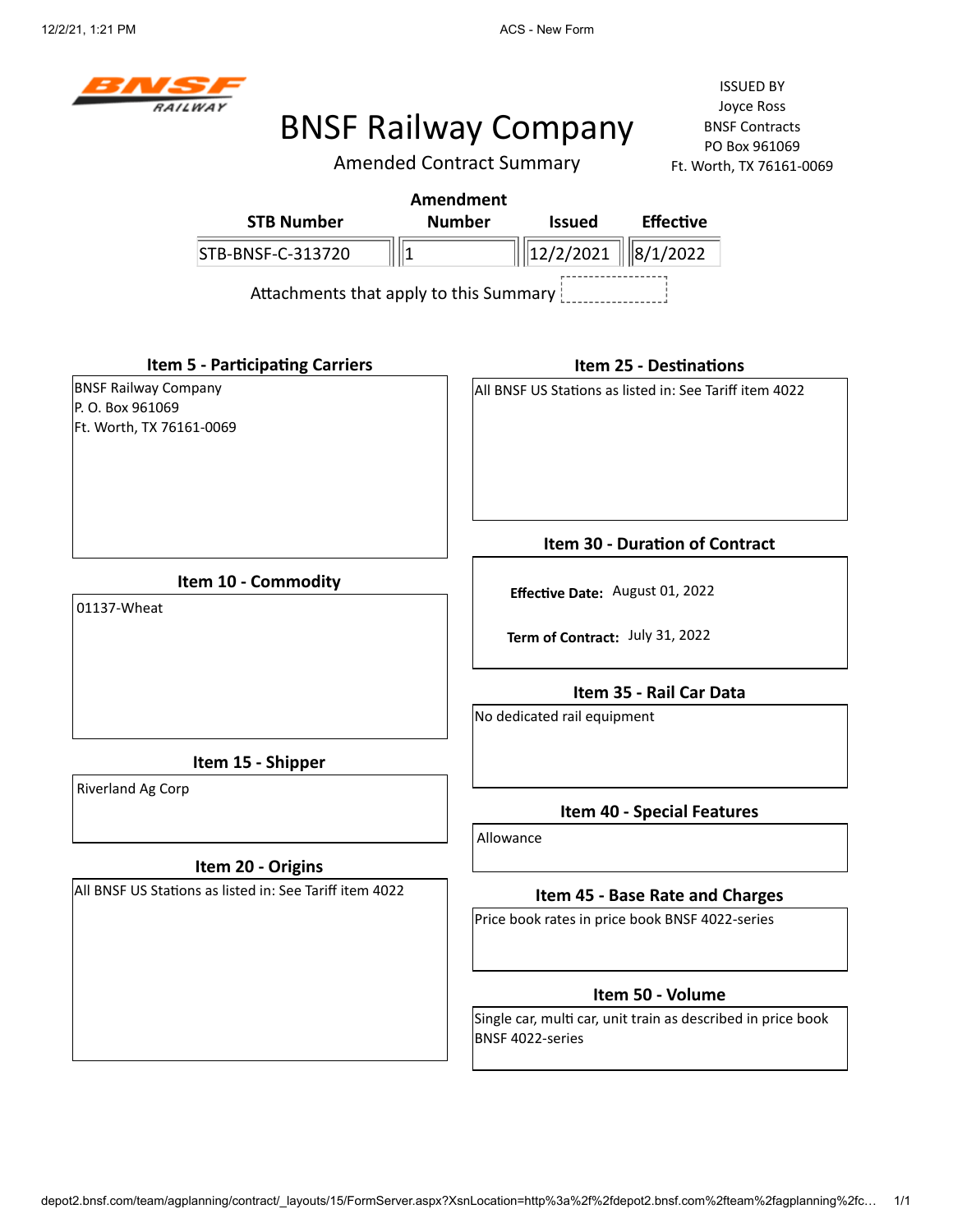

Amended Contract Summary

|                                                                            |                                                         | Alliended Contract Summary |                                  | Ft. Worth, IX 76161-0069                                     |  |
|----------------------------------------------------------------------------|---------------------------------------------------------|----------------------------|----------------------------------|--------------------------------------------------------------|--|
|                                                                            |                                                         | <b>Amendment</b>           |                                  |                                                              |  |
|                                                                            | <b>STB Number</b>                                       | <b>Number</b>              | <b>Issued</b>                    | <b>Effective</b>                                             |  |
|                                                                            | STB-BNSF-C-462148                                       | ∥4                         | 12/2/2021                        | 10/1/2021                                                    |  |
|                                                                            | Attachments that apply to this Summary                  |                            |                                  |                                                              |  |
|                                                                            | <b>Item 5 - Participating Carriers</b>                  |                            |                                  | <b>Item 25 - Destinations</b>                                |  |
| <b>BNSF Railway Company</b><br>P.O. Box 961069<br>Ft. Worth, TX 76161-0069 |                                                         |                            |                                  | All BNSF US Stations as listed in: See Tariff item 4022      |  |
|                                                                            |                                                         |                            |                                  | Item 30 - Duration of Contract                               |  |
|                                                                            | Item 10 - Commodity                                     |                            | Effective Date: October 01, 2021 |                                                              |  |
| 01132-Corn                                                                 |                                                         |                            |                                  |                                                              |  |
|                                                                            |                                                         |                            |                                  | Term of Contract: September 30, 2022                         |  |
|                                                                            |                                                         |                            |                                  | Item 35 - Rail Car Data                                      |  |
|                                                                            |                                                         |                            | No dedicated rail equipment      |                                                              |  |
|                                                                            | Item 15 - Shipper                                       |                            |                                  |                                                              |  |
| <b>Gavilon Grain LLC</b>                                                   |                                                         |                            |                                  | <b>Item 40 - Special Features</b>                            |  |
|                                                                            |                                                         | None                       |                                  |                                                              |  |
|                                                                            | Item 20 - Origins                                       |                            |                                  |                                                              |  |
|                                                                            | All BNSF US Stations as listed in: See Tariff item 4022 |                            |                                  | Item 45 - Base Rate and Charges                              |  |
|                                                                            |                                                         |                            |                                  | Price book rates in price book BNSF 4022-series              |  |
|                                                                            |                                                         |                            |                                  | Item 50 - Volume                                             |  |
|                                                                            |                                                         |                            | BNSF 4022-series                 | Single car, multi car, unit train as described in price book |  |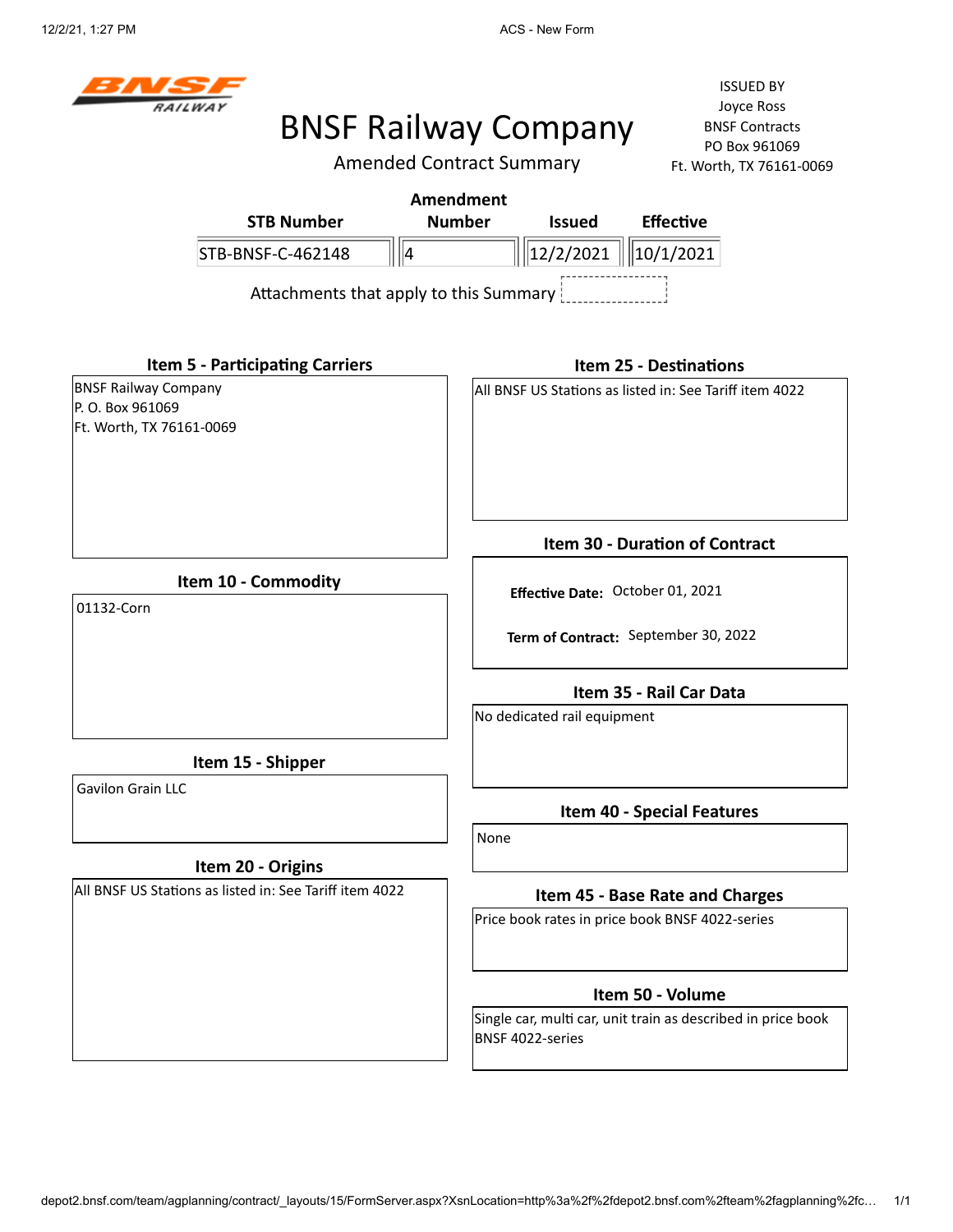

Amended Contract Summary

ISSUED BY Joyce Ross BNSF Contracts PO Box 961069 Ft. Worth, TX 76161-0069

| Amendment         |                                        |                        |                  |  |  |  |  |
|-------------------|----------------------------------------|------------------------|------------------|--|--|--|--|
| <b>STB Number</b> | <b>Number</b>                          | <b>Issued</b>          | <b>Effective</b> |  |  |  |  |
| STB-BNSF-C-462237 |                                        | 12/2/2021    10/1/2020 |                  |  |  |  |  |
|                   | Attachments that apply to this Summary |                        |                  |  |  |  |  |

**Item 5 - Participating Carriers** BNSF Railway Company P. O. Box 961069 Ft. Worth, TX 76161-0069

#### **Item 25 - Destinations**

All BNSF US Stations as listed in: See Tariff item 4022

**Item 10 - Commodity**

01144-Soybeans

**Term of Contract:** December 31, 2021

**Effective Date:** October 01, 2020

**Item 35 - Rail Car Data**

**Item 30 - Duration of Contract**

No dedicated rail equipment

**Item 15 - Shipper**

The Scoular Co

#### **Item 20 - Origins**

All BNSF US Stations as listed in: See Tariff item 4022

**Item 40 - Special Features**

None

#### **Item 45 - Base Rate and Charges**

Price book rates in price book BNSF 4022-series

#### **Item 50 - Volume**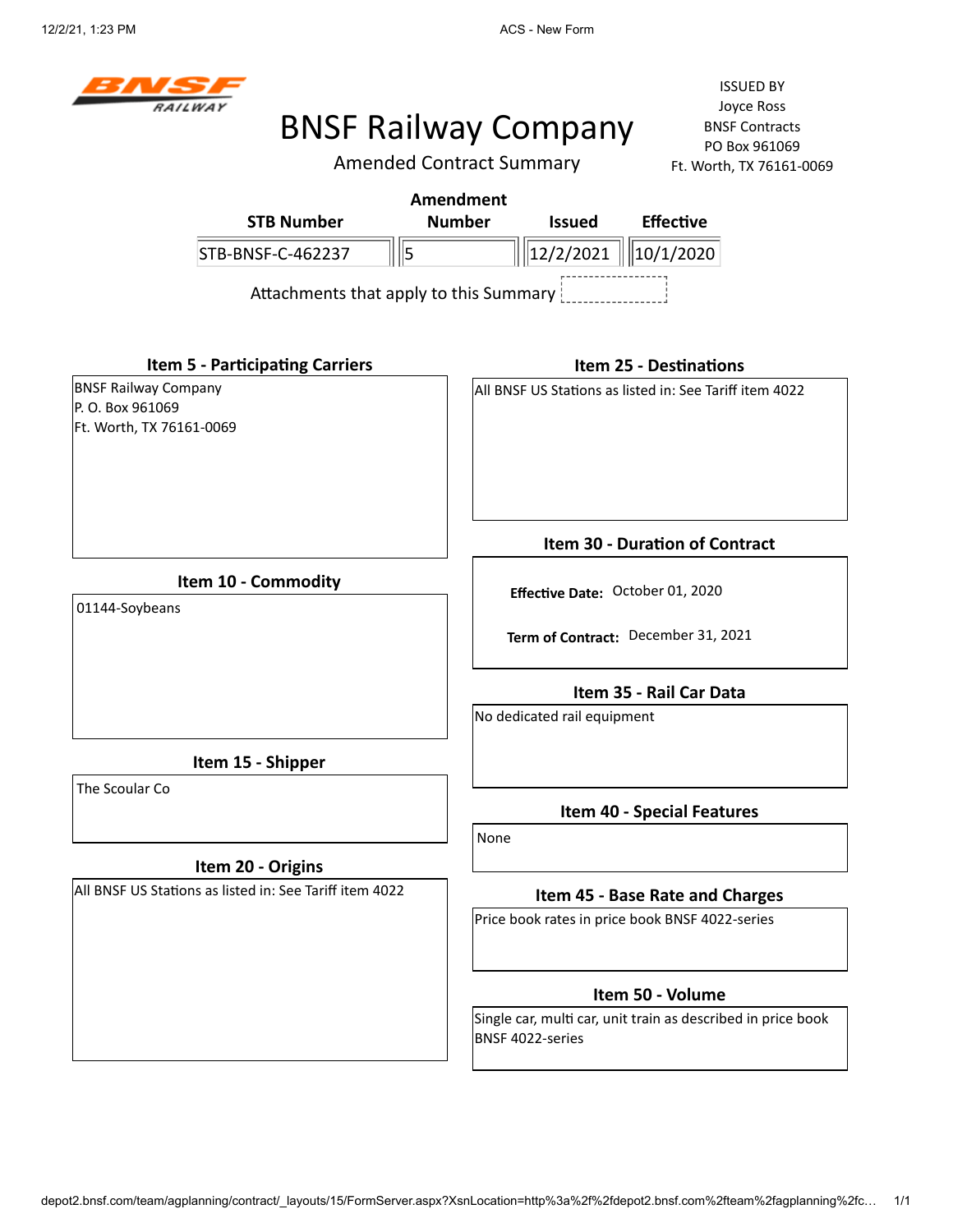

# BNSF Railway Company

ISSUED BY Joyce Ross BNSF Contracts PO Box 961069  $51 - 0069$ 

|                                                         | <b>Amended Contract Summary</b>        | Ft. Worth, TX 76161-0                                   |
|---------------------------------------------------------|----------------------------------------|---------------------------------------------------------|
|                                                         | <b>Amendment</b>                       |                                                         |
| <b>STB Number</b>                                       | <b>Number</b><br><b>Issued</b>         | <b>Effective</b>                                        |
| STB-BNSF-C-463572                                       | $\parallel$ 1                          | $\ 12/2/2021\  \ 6/18/2021\ $                           |
|                                                         | Attachments that apply to this Summary |                                                         |
| <b>Item 5 - Participating Carriers</b>                  |                                        | <b>Item 25 - Destinations</b>                           |
| <b>BNSF Railway Company</b>                             |                                        | All BNSF US Stations as listed in: See Tariff item 4022 |
| P. O. Box 961069                                        |                                        |                                                         |
| Ft. Worth, TX 76161-0069                                |                                        |                                                         |
|                                                         |                                        | Item 30 - Duration of Contract                          |
| Item 10 - Commodity                                     | Effective Date: June 18, 2021          |                                                         |
| 01132-Corn                                              |                                        |                                                         |
|                                                         |                                        | Term of Contract: September 30, 2021                    |
|                                                         |                                        | Item 35 - Rail Car Data                                 |
|                                                         | No dedicated rail equipment            |                                                         |
| Item 15 - Shipper                                       |                                        |                                                         |
| JD Heiskell Holdings LLC                                |                                        |                                                         |
|                                                         |                                        | <b>Item 40 - Special Features</b>                       |
|                                                         | Allowance                              |                                                         |
| Item 20 - Origins                                       |                                        |                                                         |
| All BNSF US Stations as listed in: See Tariff item 4022 |                                        | Item 45 - Base Rate and Charges                         |
|                                                         |                                        | Price book rates in price book BNSF 4022-series         |
|                                                         |                                        | H                                                       |

**Item 50 - Volume** Single car, multi car, unit train as described in price book BNSF 4022-series

depot2.bnsf.com/team/agplanning/contract/\_layouts/15/FormServer.aspx?XsnLocation=http%3a%2f%2fdepot2.bnsf.com%2fteam%2fagplanning%2fc… 1/1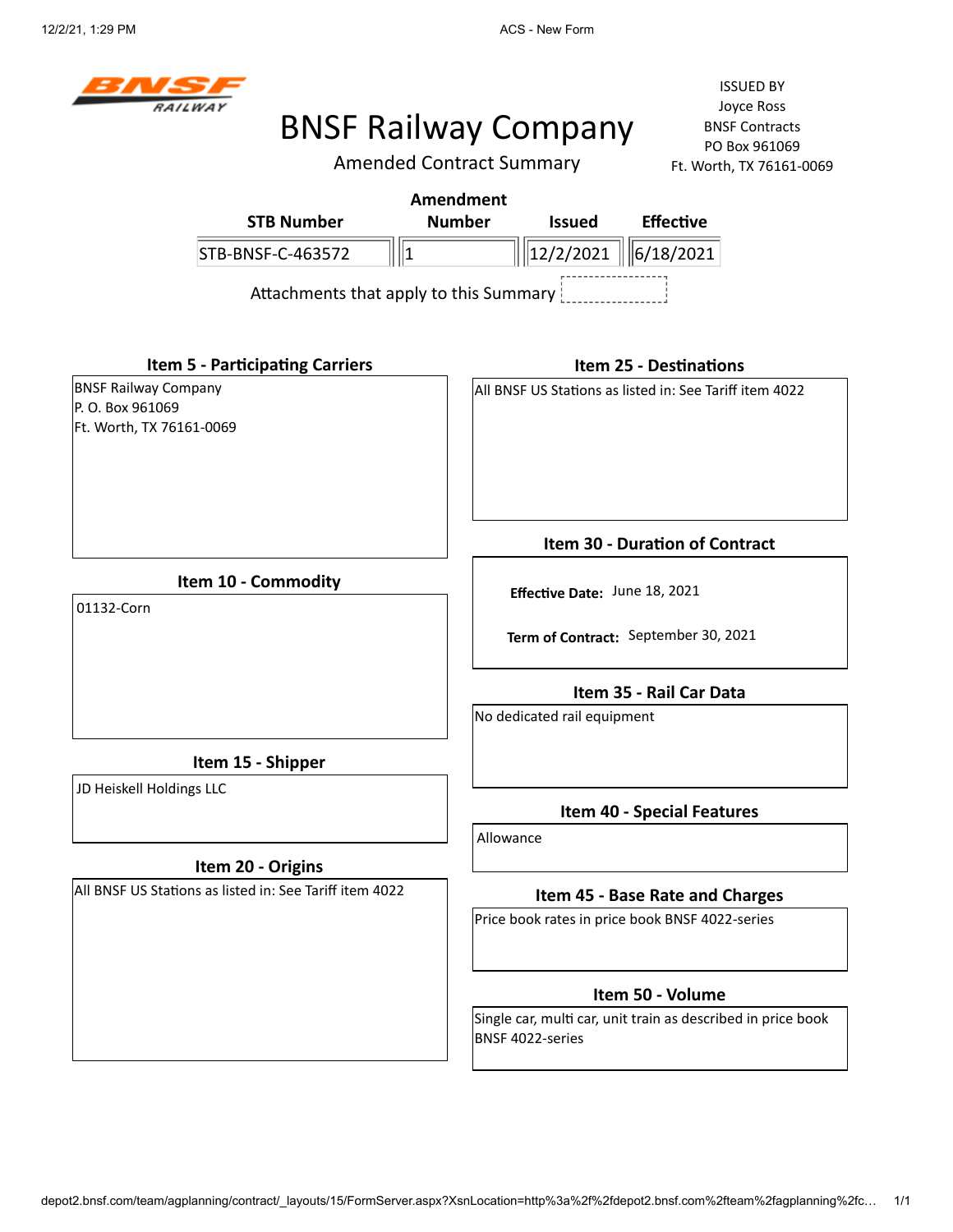

Amended Contract Summary

|                                                                            |                                                         | <b>Amendment</b> |                                                                         |                             |                                                              |  |
|----------------------------------------------------------------------------|---------------------------------------------------------|------------------|-------------------------------------------------------------------------|-----------------------------|--------------------------------------------------------------|--|
|                                                                            | <b>STB Number</b>                                       | <b>Number</b>    |                                                                         | <b>Issued</b>               | <b>Effective</b>                                             |  |
|                                                                            | STB-BNSF-C-463728                                       | Original         |                                                                         | 12/2/2021                   | 1/1/2021                                                     |  |
|                                                                            | Attachments that apply to this Summary                  |                  |                                                                         |                             |                                                              |  |
|                                                                            | <b>Item 5 - Participating Carriers</b>                  |                  |                                                                         |                             | <b>Item 25 - Destinations</b>                                |  |
| <b>BNSF Railway Company</b><br>P.O. Box 961069<br>Ft. Worth, TX 76161-0069 |                                                         |                  |                                                                         |                             | All BNSF US Stations as listed in: See Tariff item 4022      |  |
|                                                                            |                                                         |                  |                                                                         |                             | <b>Item 30 - Duration of Contract</b>                        |  |
| Item 10 - Commodity<br>01137-Wheat                                         |                                                         |                  |                                                                         |                             |                                                              |  |
|                                                                            |                                                         |                  | Effective Date: January 01, 2021<br>Term of Contract: December 31, 2021 |                             |                                                              |  |
|                                                                            |                                                         |                  |                                                                         |                             |                                                              |  |
|                                                                            |                                                         |                  |                                                                         |                             | Item 35 - Rail Car Data                                      |  |
|                                                                            |                                                         |                  |                                                                         | No dedicated rail equipment |                                                              |  |
|                                                                            | Item 15 - Shipper                                       |                  |                                                                         |                             |                                                              |  |
| CHS, Inc                                                                   |                                                         |                  |                                                                         |                             | <b>Item 40 - Special Features</b>                            |  |
|                                                                            |                                                         |                  | Allowance                                                               |                             |                                                              |  |
|                                                                            | Item 20 - Origins                                       |                  |                                                                         |                             |                                                              |  |
|                                                                            | All BNSF US Stations as listed in: See Tariff item 4022 |                  |                                                                         |                             | Item 45 - Base Rate and Charges                              |  |
|                                                                            |                                                         |                  |                                                                         |                             | Price book rates in price book BNSF 4022-series              |  |
|                                                                            |                                                         |                  |                                                                         |                             | Item 50 - Volume                                             |  |
|                                                                            |                                                         |                  |                                                                         | BNSF 4022-series            | Single car, multi car, unit train as described in price book |  |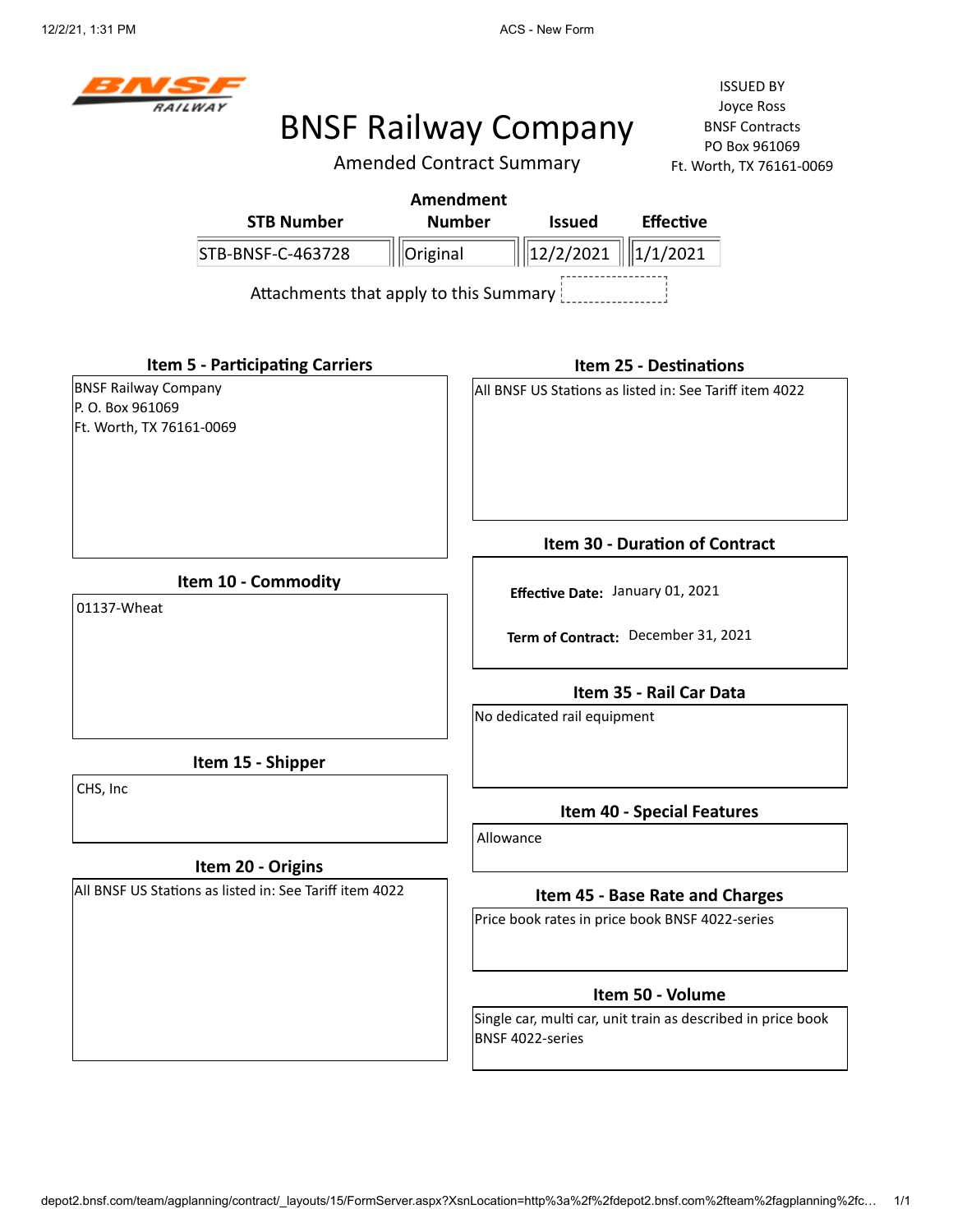

Amended Contract Summary

|                                                                              |                                        | <b>Amendment</b> |           |                                |                                                                                    |
|------------------------------------------------------------------------------|----------------------------------------|------------------|-----------|--------------------------------|------------------------------------------------------------------------------------|
|                                                                              | <b>STB Number</b>                      | <b>Number</b>    |           | <b>Issued</b>                  | <b>Effective</b>                                                                   |
|                                                                              | STB-BNSF-C-463910                      | Original         |           | 12/2/2021                      | $\ 11/1/2021$                                                                      |
|                                                                              | Attachments that apply to this Summary |                  |           |                                |                                                                                    |
| <b>Item 5 - Participating Carriers</b>                                       |                                        |                  |           |                                | <b>Item 25 - Destinations</b>                                                      |
| <b>BNSF Railway Company</b><br>P.O. Box 961069<br>Ft. Worth, TX 76161-0069   |                                        |                  |           |                                | All BNSF US Stations as listed in: See Tariff item 4022                            |
|                                                                              |                                        |                  |           |                                | Item 30 - Duration of Contract                                                     |
| Item 10 - Commodity<br>01132-Corn                                            |                                        |                  |           |                                | Effective Date: November 01, 2021                                                  |
|                                                                              |                                        |                  |           | Term of Contract: May 31, 2022 |                                                                                    |
|                                                                              |                                        |                  |           |                                | Item 35 - Rail Car Data                                                            |
|                                                                              |                                        |                  |           | No dedicated rail equipment    |                                                                                    |
| Item 15 - Shipper                                                            |                                        |                  |           |                                |                                                                                    |
| <b>West Plains LLC</b>                                                       |                                        |                  |           |                                | <b>Item 40 - Special Features</b>                                                  |
|                                                                              |                                        |                  | Allowance |                                |                                                                                    |
| Item 20 - Origins<br>All BNSF US Stations as listed in: See Tariff item 4022 |                                        |                  |           |                                |                                                                                    |
|                                                                              |                                        |                  |           |                                | Item 45 - Base Rate and Charges<br>Price book rates in price book BNSF 4022-series |
|                                                                              |                                        |                  |           |                                |                                                                                    |
|                                                                              |                                        |                  |           |                                | Item 50 - Volume                                                                   |
|                                                                              |                                        |                  |           | BNSF 4022-series               | Single car, multi car, unit train as described in price book                       |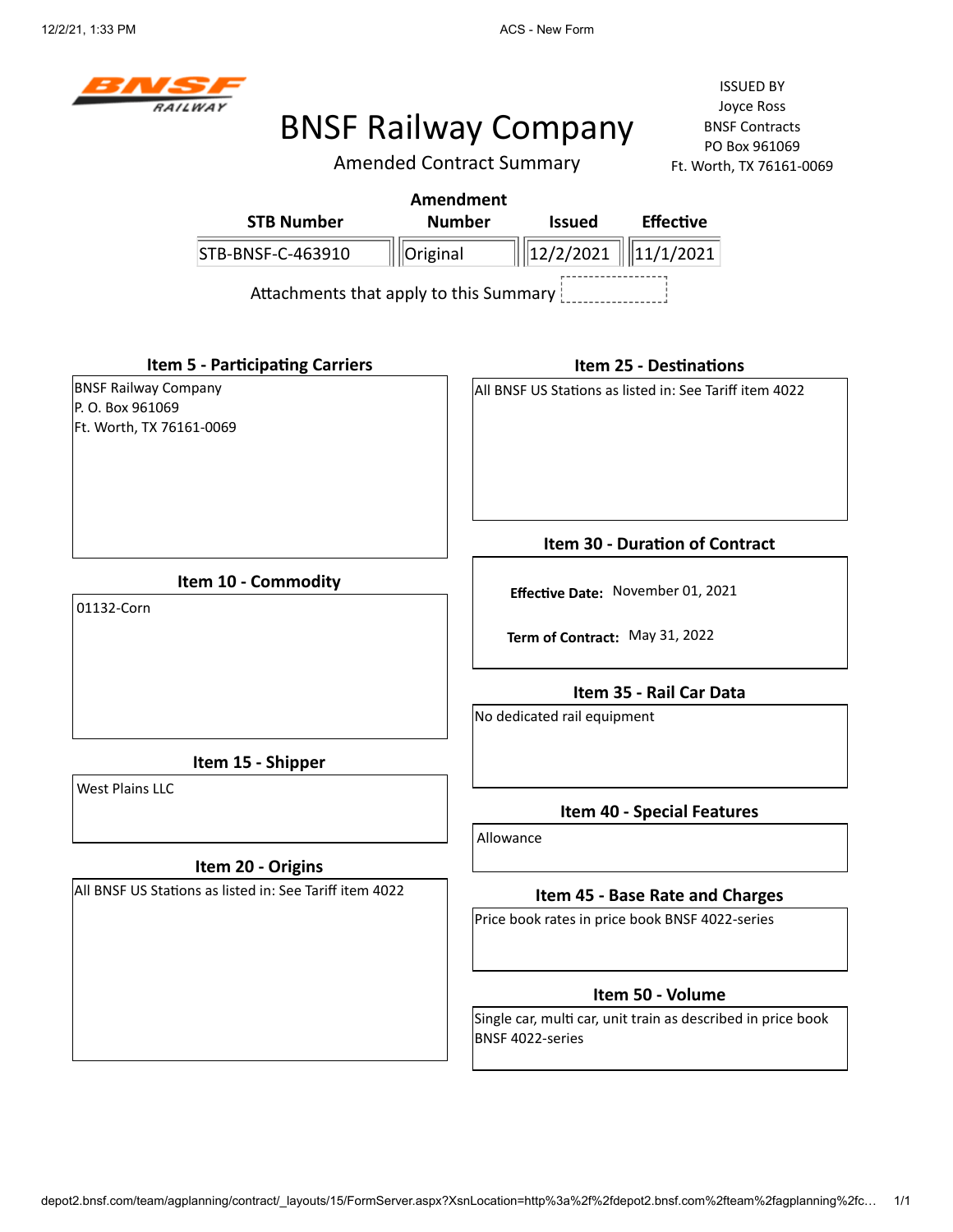

Amended Contract Summary

| <b>STB Number</b>                                                           | <b>Amendment</b><br><b>Number</b><br><b>Issued</b><br><b>Effective</b>             |
|-----------------------------------------------------------------------------|------------------------------------------------------------------------------------|
| STB-BNSF-C-463911                                                           | 12/2/2021 <br>Original<br>10/1/2021                                                |
|                                                                             | Attachments that apply to this Summary                                             |
| <b>Item 5 - Participating Carriers</b>                                      | <b>Item 25 - Destinations</b>                                                      |
| <b>BNSF Railway Company</b><br>P. O. Box 961069<br>Ft. Worth, TX 76161-0069 | All BNSF US Stations as listed in: See Tariff item 4022                            |
|                                                                             | <b>Item 30 - Duration of Contract</b>                                              |
| Item 10 - Commodity                                                         | Effective Date: October 01, 2021                                                   |
| 01132-Corn                                                                  | Term of Contract: March 31, 2022                                                   |
|                                                                             | Item 35 - Rail Car Data                                                            |
|                                                                             | No dedicated rail equipment                                                        |
| Item 15 - Shipper                                                           |                                                                                    |
| Aurora Cooperative Elevator Co                                              | <b>Item 40 - Special Features</b>                                                  |
|                                                                             | Allowance                                                                          |
| Item 20 - Origins                                                           |                                                                                    |
| All BNSF US Stations as listed in: See Tariff item 4022                     | Item 45 - Base Rate and Charges<br>Price book rates in price book BNSF 4022-series |
|                                                                             |                                                                                    |
|                                                                             | Item 50 - Volume                                                                   |
|                                                                             | Single car, multi car, unit train as described in price book<br>BNSF 4022-series   |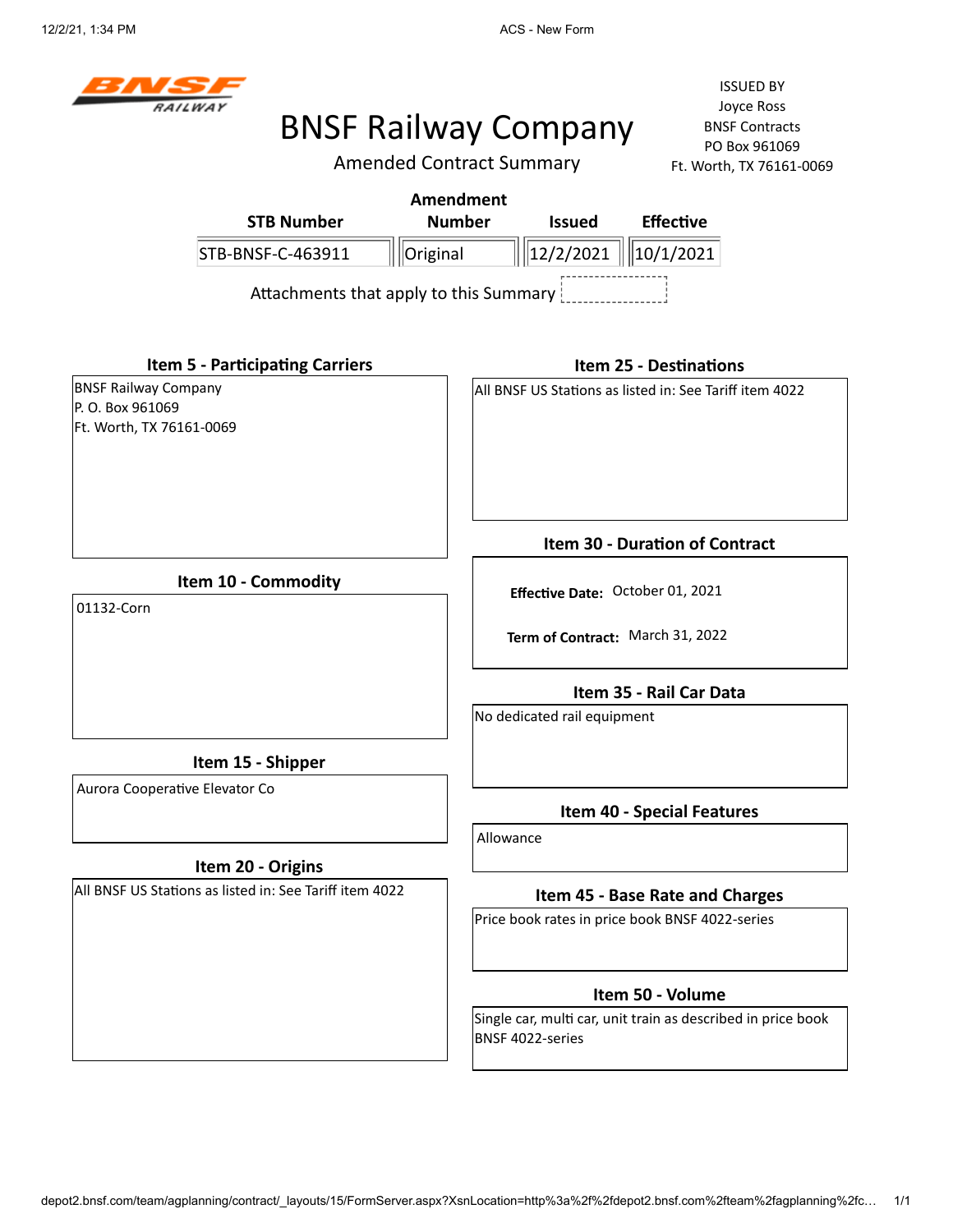

Amended Contract Summary

|                                                                             |                                        | <b>Amendment</b> |           |                                  |                                                              |
|-----------------------------------------------------------------------------|----------------------------------------|------------------|-----------|----------------------------------|--------------------------------------------------------------|
|                                                                             | <b>STB Number</b>                      | <b>Number</b>    |           | <b>Issued</b>                    | <b>Effective</b>                                             |
|                                                                             | STB-BNSF-C-463934                      | Original         |           | 12/2/2021     10/1/2021          |                                                              |
|                                                                             | Attachments that apply to this Summary |                  |           |                                  |                                                              |
|                                                                             | <b>Item 5 - Participating Carriers</b> |                  |           |                                  | <b>Item 25 - Destinations</b>                                |
| <b>BNSF Railway Company</b><br>P. O. Box 961069<br>Ft. Worth, TX 76161-0069 |                                        |                  |           |                                  | All BNSF US Stations as listed in: See Tariff item 4022      |
|                                                                             |                                        |                  |           |                                  | <b>Item 30 - Duration of Contract</b>                        |
| Item 10 - Commodity<br>01137-Wheat                                          |                                        |                  |           | Effective Date: October 01, 2021 |                                                              |
|                                                                             |                                        |                  |           |                                  | Term of Contract: December 31, 2021                          |
|                                                                             |                                        |                  |           |                                  | Item 35 - Rail Car Data                                      |
|                                                                             |                                        |                  |           | No dedicated rail equipment      |                                                              |
|                                                                             | Item 15 - Shipper                      |                  |           |                                  |                                                              |
| The Anderson Inc                                                            |                                        |                  |           |                                  | <b>Item 40 - Special Features</b>                            |
|                                                                             |                                        |                  | Allowance |                                  |                                                              |
| All BNSF US Stations as listed in: See Tariff item 4022                     | Item 20 - Origins                      |                  |           |                                  | Item 45 - Base Rate and Charges                              |
|                                                                             |                                        |                  |           |                                  | Price book rates in price book BNSF 4022-series              |
|                                                                             |                                        |                  |           |                                  | Item 50 - Volume                                             |
|                                                                             |                                        |                  |           | BNSF 4022-series                 | Single car, multi car, unit train as described in price book |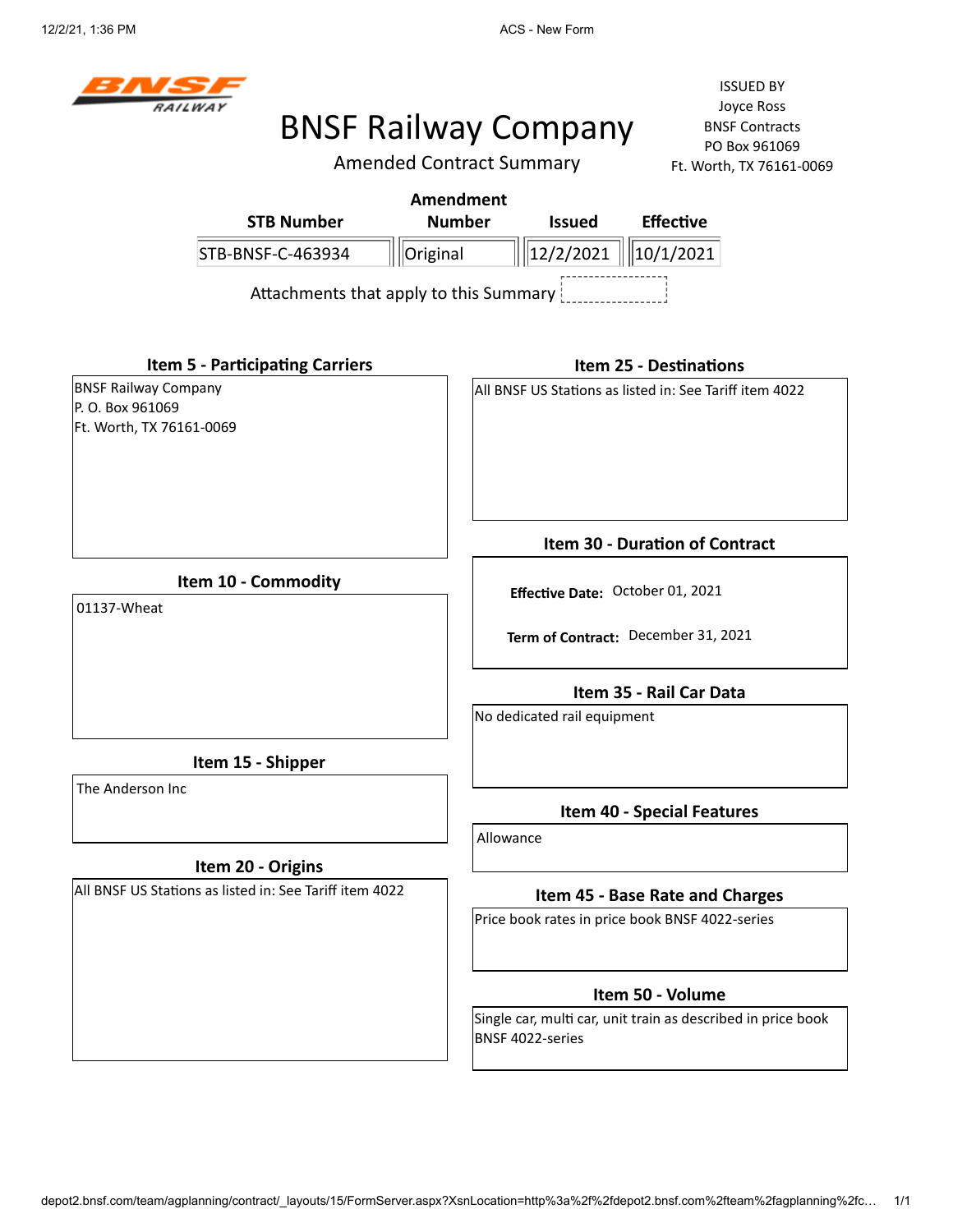

Amended Contract Summary

ISSUED BY Joyce Ross BNSF Contracts PO Box 961069 Ft. Worth, TX 76161-0069

| <b>STB Number</b>                                                           | <b>Amendment</b><br><b>Number</b><br><b>Issued</b><br><b>Effective</b>           |
|-----------------------------------------------------------------------------|----------------------------------------------------------------------------------|
| STB-BNSF-C-463970                                                           | $\ 12/2/2021\ $<br>Original<br>11/1/2021                                         |
|                                                                             | Attachments that apply to this Summary                                           |
| <b>Item 5 - Participating Carriers</b>                                      | <b>Item 25 - Destinations</b>                                                    |
| <b>BNSF Railway Company</b><br>P. O. Box 961069<br>Ft. Worth, TX 76161-0069 | All BNSF US Stations as listed in: See Tariff item 4022                          |
|                                                                             | <b>Item 30 - Duration of Contract</b>                                            |
| Item 10 - Commodity                                                         | Effective Date: November 01, 2021                                                |
| 01132-Corn                                                                  | Term of Contract: March 31, 2022                                                 |
|                                                                             | Item 35 - Rail Car Data                                                          |
|                                                                             | No dedicated rail equipment                                                      |
| Item 15 - Shipper                                                           |                                                                                  |
| Penny Newman Grain Co                                                       | <b>Item 40 - Special Features</b>                                                |
|                                                                             | Allowance                                                                        |
| Item 20 - Origins                                                           |                                                                                  |
| All BNSF US Stations as listed in: See Tariff item 4022                     | Item 45 - Base Rate and Charges                                                  |
|                                                                             | Price book rates in price book BNSF 4022-series                                  |
|                                                                             | Item 50 - Volume                                                                 |
|                                                                             | Single car, multi car, unit train as described in price book<br>BNSF 4022-series |

depot2.bnsf.com/team/agplanning/contract/\_layouts/15/FormServer.aspx?XsnLocation=http%3a%2f%2fdepot2.bnsf.com%2fteam%2fagplanning%2fc… 1/1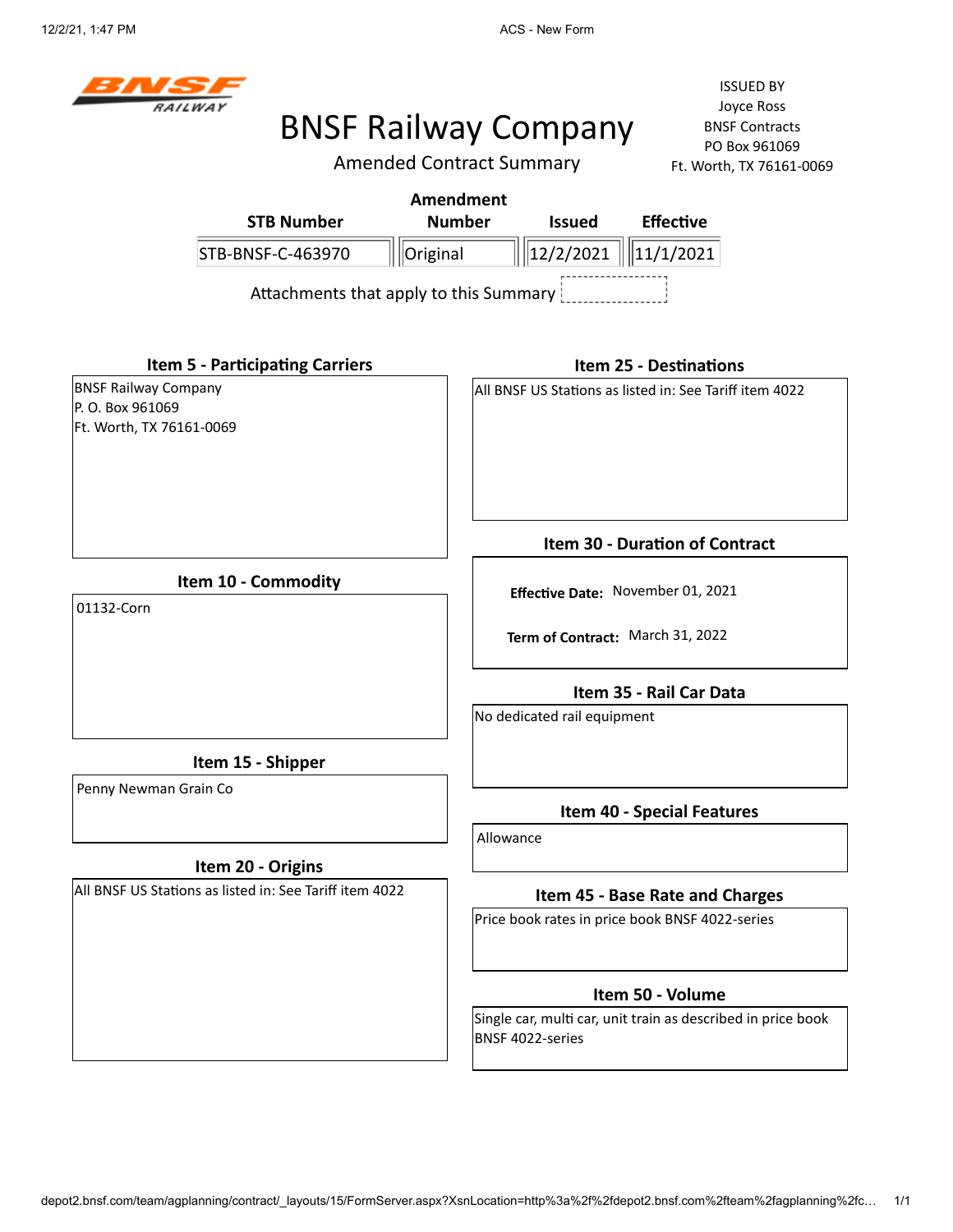

# BNSF Railway Company

Amended Co

ISSUED BY Joyce Ross BNSF Contracts PO Box 961069 069

|                                                                             | Amended Contract Summary               |                                  |                                                              | Ft. Worth, TX 76161-0069 |
|-----------------------------------------------------------------------------|----------------------------------------|----------------------------------|--------------------------------------------------------------|--------------------------|
|                                                                             | <b>Amendment</b>                       |                                  |                                                              |                          |
| <b>STB Number</b>                                                           | <b>Number</b>                          | <b>Issued</b>                    | <b>Effective</b>                                             |                          |
| STB-BNSF-C-501229                                                           | $\parallel$ 4                          | 12/2/2021                        | 10/21/2                                                      |                          |
|                                                                             | Attachments that apply to this Summary |                                  |                                                              |                          |
| <b>Item 5 - Participating Carriers</b>                                      |                                        |                                  | <b>Item 25 - Destinations</b>                                |                          |
| <b>BNSF Railway Company</b><br>P. O. Box 961069<br>Ft. Worth, TX 76161-0069 |                                        |                                  | All BNSF US Stations as listed in: See Tariff item 4022      |                          |
|                                                                             |                                        |                                  | <b>Item 30 - Duration of Contract</b>                        |                          |
| Item 10 - Commodity                                                         |                                        | Effective Date: October 21, 2021 |                                                              |                          |
| 01144-Soybeans                                                              |                                        |                                  |                                                              |                          |
|                                                                             |                                        |                                  | Term of Contract: September 30, 2022                         |                          |
|                                                                             |                                        |                                  | Item 35 - Rail Car Data                                      |                          |
|                                                                             |                                        | No dedicated rail equipment      |                                                              |                          |
| Item 15 - Shipper                                                           |                                        |                                  |                                                              |                          |
| Cargill Inc                                                                 |                                        |                                  | <b>Item 40 - Special Features</b>                            |                          |
|                                                                             | None                                   |                                  |                                                              |                          |
| Item 20 - Origins                                                           |                                        |                                  |                                                              |                          |
| All BNSF US Stations as listed in: See Tariff item 4022                     |                                        |                                  | Item 45 - Base Rate and Charges                              |                          |
|                                                                             |                                        |                                  | Price book rates in price book BNSF 4022-series              |                          |
|                                                                             |                                        |                                  | Item 50 - Volume                                             |                          |
|                                                                             |                                        | BNSF 4022-series                 | Single car, multi car, unit train as described in price book |                          |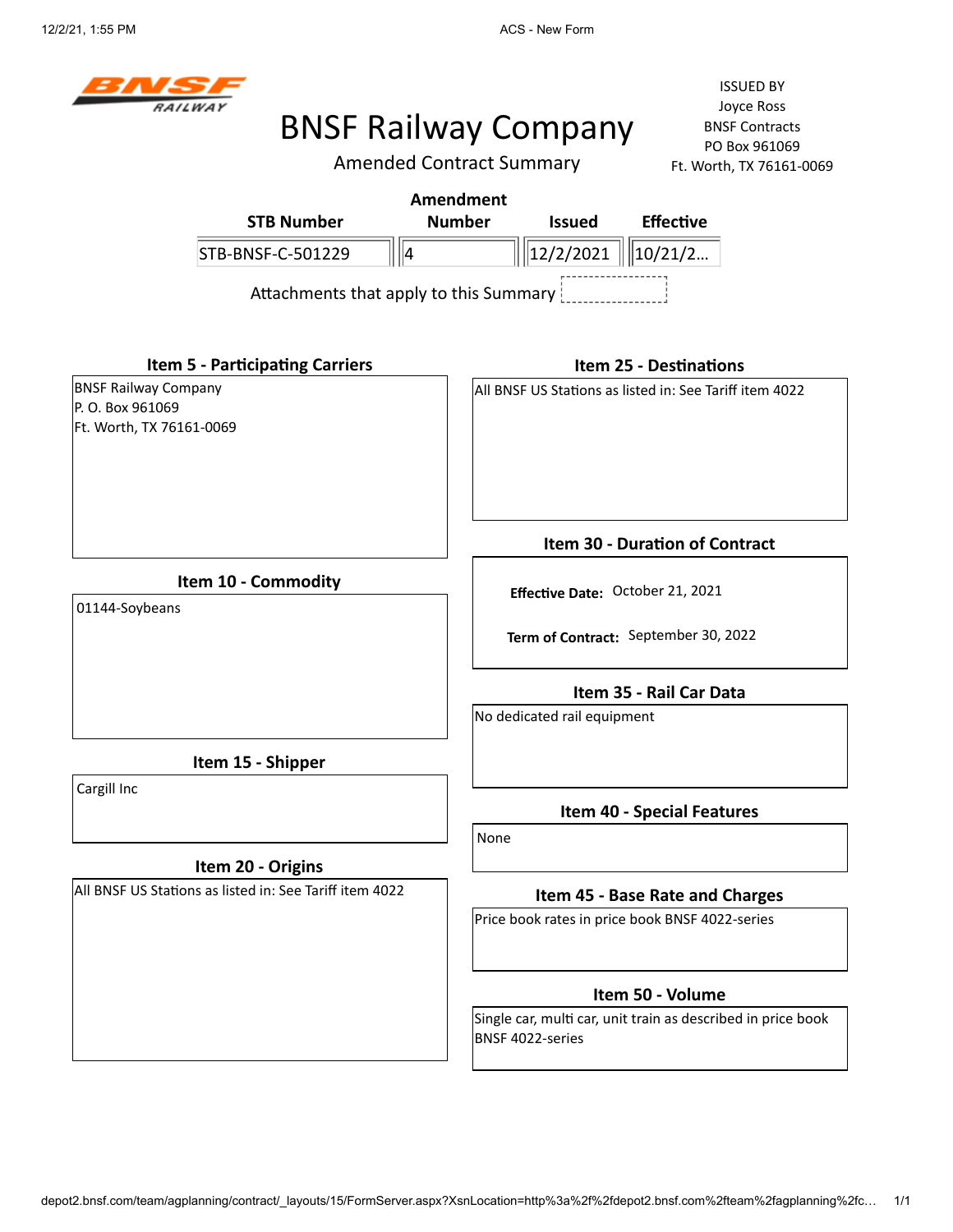12/2/21, 2:06 PM **ACS** - New Form



# BNSF Railway Company

Amended Contract Summary

|                                                                             |                                        | <b>Amendment</b> |                                                                |                  |                                                         |                                                              |  |
|-----------------------------------------------------------------------------|----------------------------------------|------------------|----------------------------------------------------------------|------------------|---------------------------------------------------------|--------------------------------------------------------------|--|
|                                                                             | <b>STB Number</b>                      | <b>Number</b>    |                                                                | <b>Issued</b>    | <b>Effective</b>                                        |                                                              |  |
| STB-BNSF-C-501398                                                           |                                        | Original         |                                                                | 12/2/2021        | $\ 11/11/2$                                             |                                                              |  |
|                                                                             | Attachments that apply to this Summary |                  |                                                                |                  |                                                         |                                                              |  |
| <b>Item 5 - Participating Carriers</b>                                      |                                        |                  |                                                                |                  | <b>Item 25 - Destinations</b>                           |                                                              |  |
| <b>BNSF Railway Company</b><br>P. O. Box 961069<br>Ft. Worth, TX 76161-0069 |                                        |                  |                                                                |                  | All BNSF US Stations as listed in: See Tariff item 4022 |                                                              |  |
|                                                                             |                                        |                  | Item 30 - Duration of Contract                                 |                  |                                                         |                                                              |  |
| Item 10 - Commodity<br>01132-Corn                                           |                                        |                  | Effective Date: November 11, 2021                              |                  |                                                         |                                                              |  |
|                                                                             |                                        |                  | Term of Contract: November 30, 2021<br>Item 35 - Rail Car Data |                  |                                                         |                                                              |  |
|                                                                             |                                        |                  |                                                                |                  |                                                         |                                                              |  |
|                                                                             |                                        |                  | No dedicated rail equipment                                    |                  |                                                         |                                                              |  |
| Item 15 - Shipper                                                           |                                        |                  |                                                                |                  |                                                         |                                                              |  |
| <b>Gavilon Grain LLC</b>                                                    |                                        |                  |                                                                |                  | <b>Item 40 - Special Features</b>                       |                                                              |  |
|                                                                             |                                        |                  | None                                                           |                  |                                                         |                                                              |  |
| Item 20 - Origins                                                           |                                        |                  |                                                                |                  |                                                         |                                                              |  |
| All BNSF US Stations as listed in: See Tariff item 4022                     |                                        |                  | Item 45 - Base Rate and Charges                                |                  |                                                         |                                                              |  |
|                                                                             |                                        |                  |                                                                |                  | Price book rates in price book BNSF 4022-series         |                                                              |  |
|                                                                             |                                        |                  |                                                                |                  | Item 50 - Volume                                        |                                                              |  |
|                                                                             |                                        |                  |                                                                | BNSF 4022-series |                                                         | Single car, multi car, unit train as described in price book |  |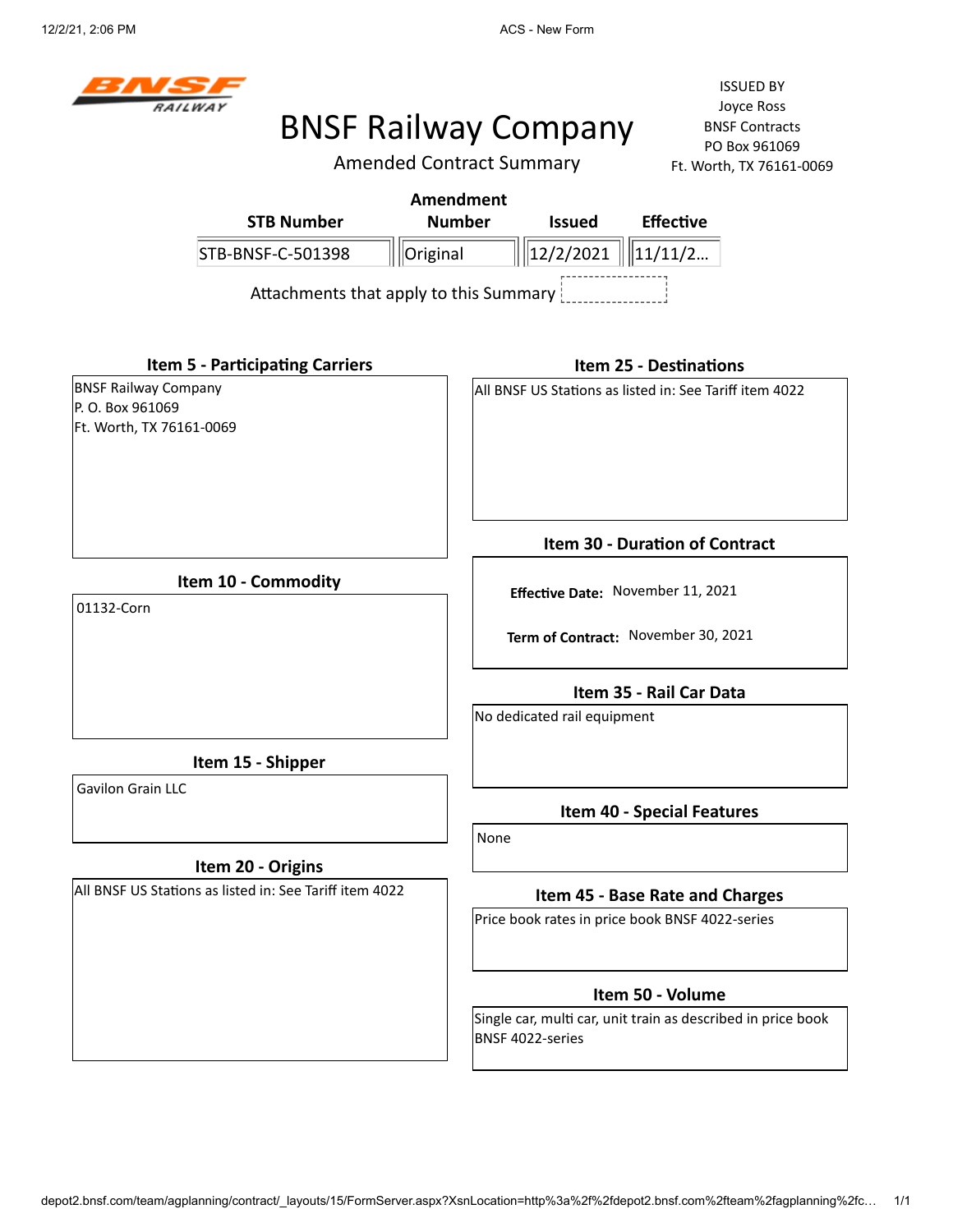12/2/21, 1:56 PM **ACS** - New Form



# BNSF Railway Company

Amended Contract Summary

|                                                                            | <b>STB Number</b>                                       | <b>Amendment</b><br><b>Number</b> |                                                        | <b>Issued</b>                 | <b>Effective</b>                                             |  |  |
|----------------------------------------------------------------------------|---------------------------------------------------------|-----------------------------------|--------------------------------------------------------|-------------------------------|--------------------------------------------------------------|--|--|
|                                                                            | STB-BNSF-C-501399                                       | Original                          |                                                        | $\ 12/2/2021\  \ 11/1/2021\ $ |                                                              |  |  |
|                                                                            | Attachments that apply to this Summary                  |                                   |                                                        |                               |                                                              |  |  |
|                                                                            | <b>Item 5 - Participating Carriers</b>                  |                                   |                                                        |                               | <b>Item 25 - Destinations</b>                                |  |  |
| <b>BNSF Railway Company</b><br>P.O. Box 961069<br>Ft. Worth, TX 76161-0069 |                                                         |                                   |                                                        |                               | All BNSF US Stations as listed in: See Tariff item 4022      |  |  |
|                                                                            |                                                         |                                   |                                                        |                               | Item 30 - Duration of Contract                               |  |  |
| Item 10 - Commodity<br>01144-Soybeans                                      |                                                         |                                   | Effective Date: November 01, 2021                      |                               |                                                              |  |  |
|                                                                            |                                                         |                                   |                                                        |                               | Term of Contract: December 31, 2021                          |  |  |
|                                                                            |                                                         |                                   | Item 35 - Rail Car Data<br>No dedicated rail equipment |                               |                                                              |  |  |
|                                                                            | Item 15 - Shipper                                       |                                   |                                                        |                               |                                                              |  |  |
| The Scoular Co                                                             |                                                         |                                   |                                                        |                               | <b>Item 40 - Special Features</b>                            |  |  |
|                                                                            | Item 20 - Origins                                       |                                   | None                                                   |                               |                                                              |  |  |
|                                                                            | All BNSF US Stations as listed in: See Tariff item 4022 |                                   |                                                        |                               | Item 45 - Base Rate and Charges                              |  |  |
|                                                                            |                                                         |                                   |                                                        |                               | Price book rates in price book BNSF 4022-series              |  |  |
|                                                                            |                                                         |                                   |                                                        |                               | Item 50 - Volume                                             |  |  |
|                                                                            |                                                         |                                   |                                                        | BNSF 4022-series              | Single car, multi car, unit train as described in price book |  |  |